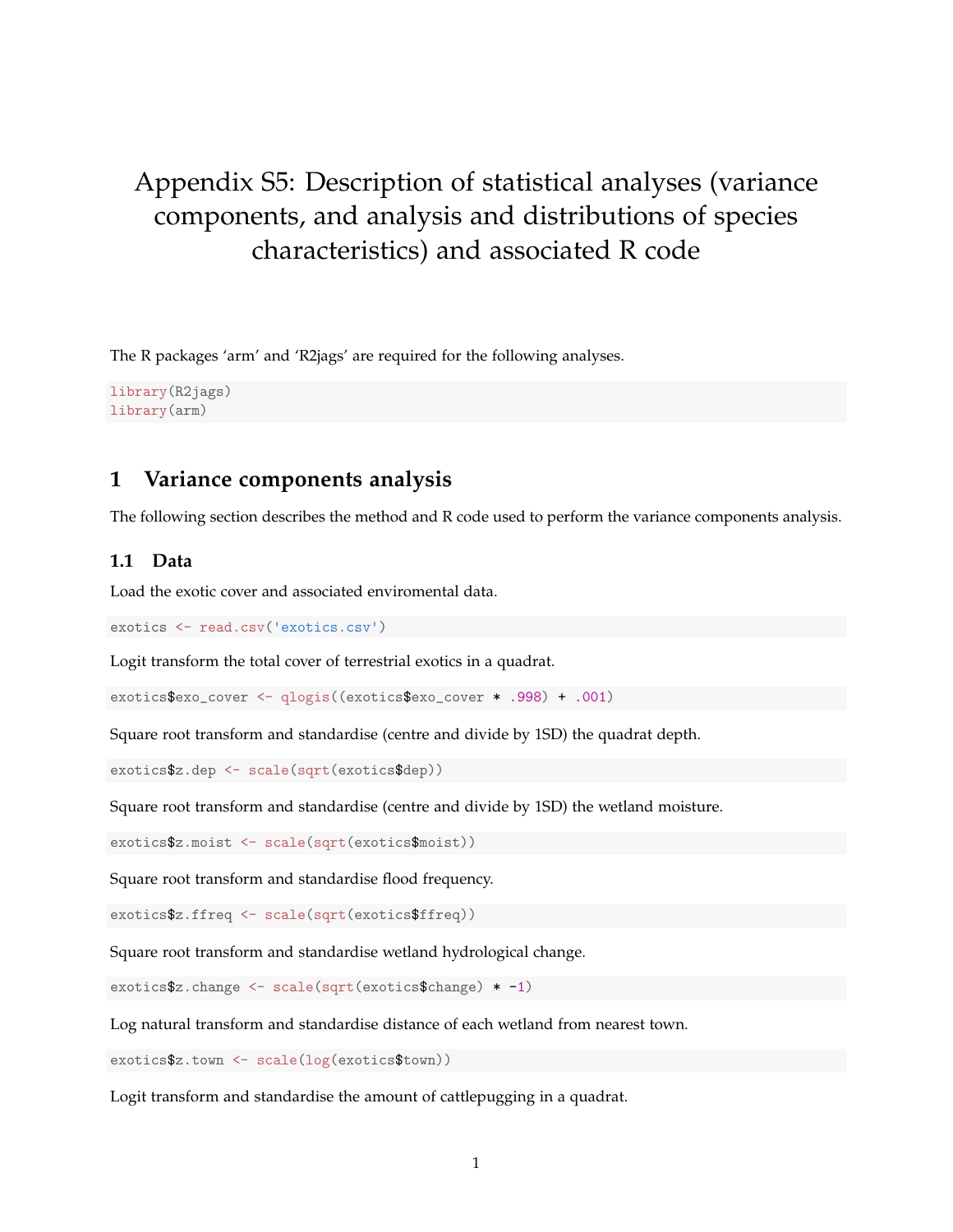exotics\$z.pugs <- scale(qlogis((exotics\$pugs \* .998) + .001))

Create workspace variables for all the data needed for the variance components analysis.

```
Y <- exotics$exo_cover
N <- length(Y)WL <- factor(exotics$wetland)
W <- nlevels(WL)
z.dep <- as.vector(exotics$z.dep)
z.pug <- as.vector(exotics$z.pugs)
z.moist <- as.vector(unique(exotics[, c('wetland', 'z.moist')])[, 2])
z.change <- as.vector(unique(exotics[, c('wetland', 'z.change')])[, 2])
z.town <- as.vector(unique(exotics[, c('wetland', 'z.town')])[, 2])
z.ffreq <- as.vector(unique(exotics[, c('wetland', 'z.ffreq')])[, 2])
```
Create vector of workspace variable names.

 $D \leq -c('Y', 'N', 'WL', 'W', 'z.dep', 'z.pug', 'z.change', 'z.town', 'z.ffreq', 'z.moist')$ 

#### **1.2 Modelling**

Here we present a model of the proportion of a quadrat covered with exotic terrestrial plants, as a function of the depth of water and amount of pugging in the quadrat, and the proportional change in the hydrograph, frequency of flooding and distance from the nearest town of the wetland in which each quadrat is located.

We implemented the model in a Bayesian framework using the open-source software packages R (R Core Team, [2012\)](#page-21-0), and JAGS. The model fit was a hierarchical regression , where the proportional cover of terrestrial exotic plants,  $P_i$ , in the  $i^{th}$  of *n* quadrats of the  $j^{th}$  of *J* wetlands is modelled using a logit transformation. We used the equation  $\text{logit}((P_i * .998) + .001)$  to transform the quantity  $P_i$  into  $Y_i$  so we could assume a normal error distribution in our model of *Y<sup>i</sup>* . The fitted model was of the form,

$$
Y_i = \alpha_j + \beta_1 \times depth_i + \beta_2 \times pugging_i + \epsilon_i
$$
  
\n
$$
\epsilon_i \sim N(0, \sigma_0)
$$
  
\n
$$
\alpha_j = \gamma_0 + \gamma_1 \times change_j + \gamma_2 \times + town_j + \gamma_3 \times frequency_j + \gamma_4 \times moist_j + \eta_j
$$
  
\n
$$
\eta \sim N(0, \sigma_1), \text{for } i = 1, ..., n; j = 1, ..., J.
$$
\n(1)

The logit of proportion of a quadrat covered by terrestrial exotic plants was modelled as an intercept term, *αj* , plus an effect of average quadrat depth, *β*<sup>1</sup> *× depth<sup>i</sup>* , level of pugging, *β*<sup>2</sup> *× pugging<sup>i</sup>* , and quadrat level error, *ϵ<sup>i</sup>* . Here *depth<sup>i</sup>* is a vector of square root quadrats depths in meters, *pugging<sup>i</sup>* is a vector of logit (using the same equation as for  $P_i$ ) proportion of quadrat covered in pugs and  $\beta_1$  and  $\beta_2$  are regression coefficients indicating the magnitude and direction of the effects. The error term *epislon<sup>i</sup>* was modelled with a normal distribution centered on zero and with an estimated standard deviation, *σ*0.

The intercept term was allowed to vary according to the wetland the *i th* quadrat was located in. The model for *α<sup>j</sup>* had an intercept *γ*<sup>0</sup> plus an effect of change in hydrology, *γ*<sup>1</sup> *× change<sup>j</sup>* , effect of distance to nearest town, *γ*<sup>2</sup> *×* +*town<sup>j</sup>* , effect of flooding frequency, *γ*<sup>3</sup> *× f requency<sup>j</sup>* , effect of wetland moisture, *γ*<sup>4</sup> *× moist<sup>j</sup>* and a wetland level error term, *η<sup>j</sup>* . Here *change<sup>j</sup>* is a vector of square root percentage modification of the upstream hydrograph with natural flow as a baseline, *distance<sup>j</sup>* is a vector of square root of distance to the nearest town in meters, *f requency<sup>j</sup>* is the square root of the number of upstream flood events in the previous ten years, and  $\gamma_1$ ,  $\gamma_2$  and  $\gamma_3$  are regression coefficients indicating the magnitude and direction of the effects. The error term *eta<sup>j</sup>* was modelled with a normal distribution centered on zero and with an estimated standard deviation, *σ*<sup>1</sup>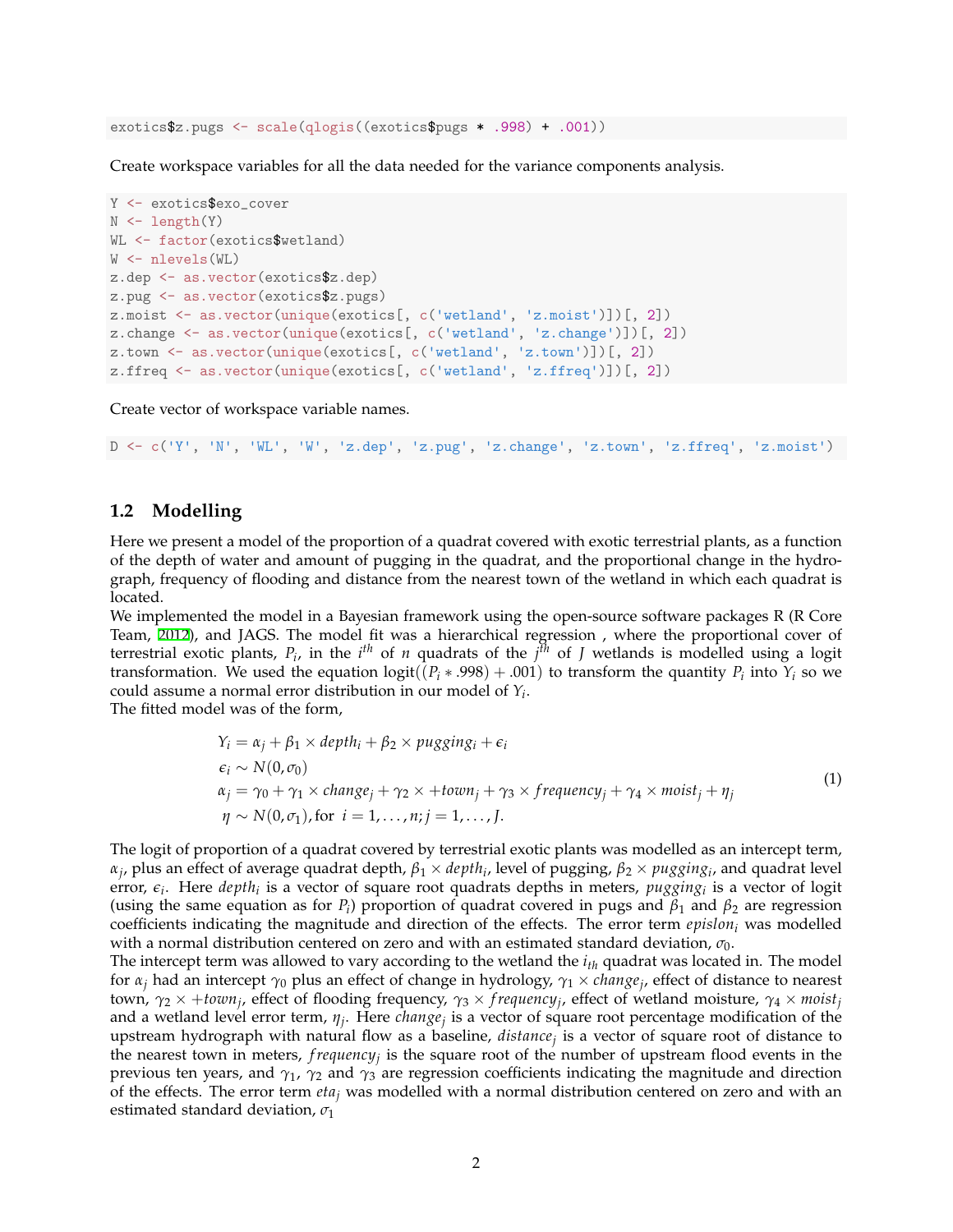Vague normal distrbutions with zero means and standard deviations of one hundred where used for the regression coefficients and intercept term  $\gamma_0$ . Vague uniform priors with range 0–100 were used for the error term standard deviations  $\sigma_0$  and  $\sigma_1$ .

The model fit was run using 3 chains with each chain run for 5000 iterations with the first 1000 iterations of each chain discarded as burnin. Convergence was assessed with visual inspection of trace plots and on the condition that the potential scale reduction factor was *<* 1.1 and effective number of posterior samples *>* 100 for each model parameter. All covariate data was centred on zero and scaled by multiplying by one standard deviation.

To determine the relative importance of the model covariates and unexplained quadrat-level and wetlandlevel variation we undertook a variance components analysis using the method outlined in Hector *et al.* [\(2011](#page-21-1)) (see also Gelman, [2005\)](#page-21-2). We compared the magnitudes of the seven variance components; effects of depth, pugging and change in hydrograph, flood frequency, distance to town and unexplained quadratlevel and wetland level variation, on the standard deviation scale. To calculate the components explained by covariates we multiplied the absolute effect-size by the standard deviation of the input variables (in each case this was *≈* 1 due to the scaling of the covariate data). To calculate equivalent components for the unexplained variation we used the standard deviations of the parameters  $\epsilon_j$  and  $\eta_k$ , the finite population standard deviations, rather than use the parameter estimates for  $\sigma_0$  and  $\sigma_1$ , which are the super-population standard deviations.

### **1.3 Running models**

Write JAGS model to a temporary file.

```
cat(c('model', capture.output(body(function() {
  # Loop over 1 to N quadrats.
 for (i in 1:N) {
   # Transformed cover of exotics normally distributed with mean mu[i] and
    # precision, tau.
   Y[i] ~ dnorm(mu[i], tau)
   # Calculate residuals.
   Y.err[i] \leftarrow Y[i] - mu[i]# Linear model for quadrat expected cover, mu[i]. Intercept varies by
   # wetland, WL, plus effects of depth (b1) and pugging (b2).
   mu[i] <- a[WL[i]] + b1 * z.dep[i] + b2 * z.pug[i]
  }
  # Loop over 1 to W wetlands
  for (j in 1:W) {
   # The varying intercepts are normally distributed with mean mu.a[j] and
    # precision tau.a.
   a[j] dnorm(mu.a[j], tau.a)# Calculate wetland level resids
   a.err[j] \leftarrow a[j] - mu.a[j]# Linear model for wetland expected cover, mu.a[j], with a fixed intercept
    # (g1) plus effects of change in hyrdograph (g2), distance to town (g3) and
   # wetland moisture (g4).
   mu.a[j] \leq -g1 + g2 * z.change[j] + g3 * z.town[j] + g4 * z.ffreq[j] + g5 * z.moist[j]
  }
 # Priors for fixed effects are vague normal distributions.
 b1 ~ dnorm(0, .0001)
 b2 ~ dnorm(0, .0001)
 g1 ~ dnorm(0, .0001)
```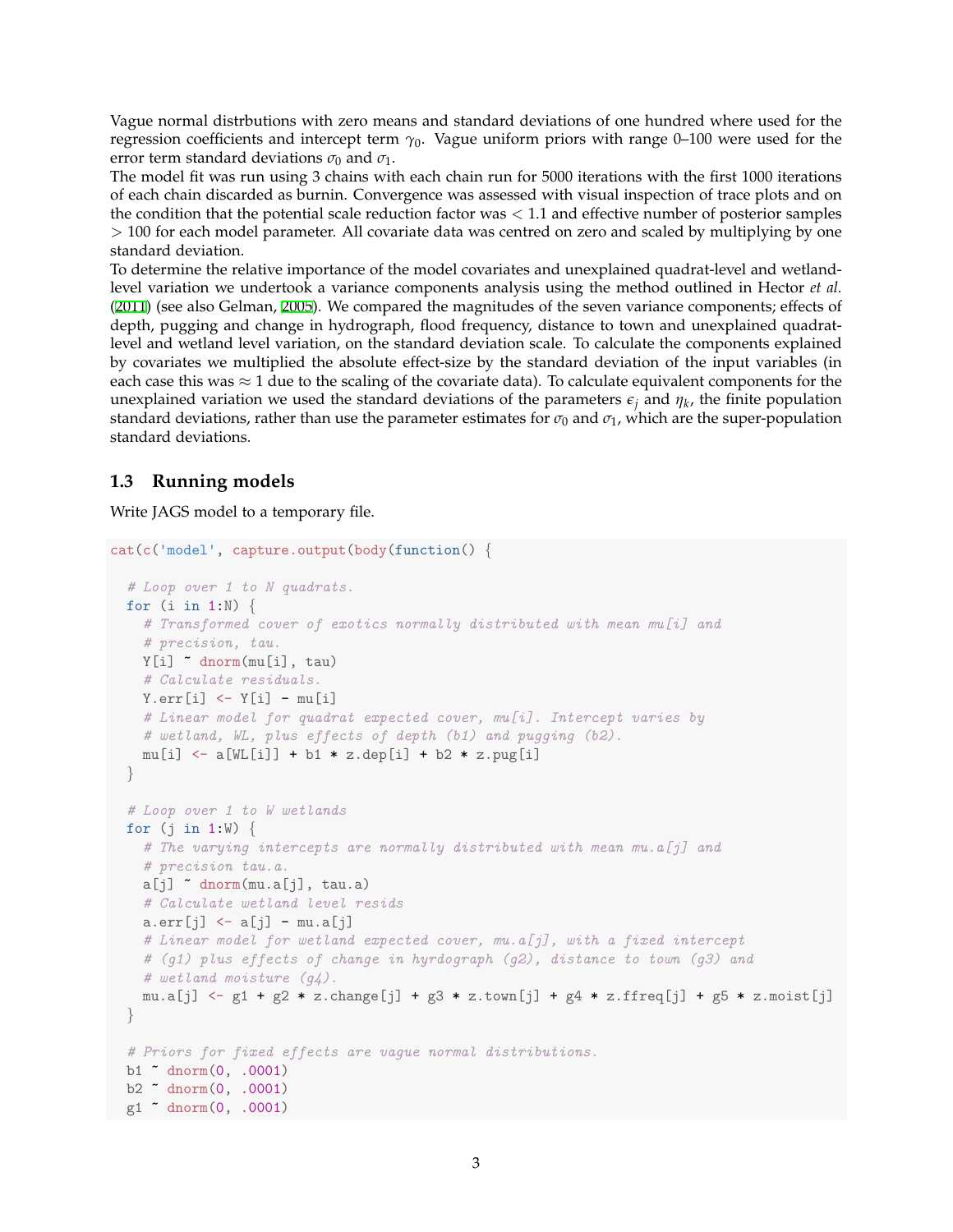```
g2 ~ dnorm(0, .0001)
g3 ~ dnorm(0, .0001)
g4 ~ dnorm(0, .0001)
g5 ~ dnorm(0, .0001)
# Priors on precision parameters are uniform (0-100) on the standard deviation
# scale.
tau \leftarrow pow(sd, -2)
tau.a \leq pow(sd.a, -2)
sd ~ dunif(0, 100)
sd.a ~ dunif(0, 100)
# Calculate finite population variance components on the standard deviation
# scale for:
# Residual variation.
resid \leftarrow sd(Y.err[])
# Unexplained wetland level variation.
sd.site <- sd(a.err[])
# Effect of quadrat depth
sd.dep \leftarrow abs(b1) * sd(z.dep[])# Effect of quadrat pugging
sd.pug \leftarrow abs(b2) \ast sd(z.pug[])
# Effect of wetland percentage change in hydrograph
sd.change \leq abs(g2) * sd(z.change[])
# Effect of wetland distance from nearest town
sd.town \leftarrow abs(g3) * sd(z.town[])# Effect of wetland flooding frequency
sd.ffreq \leq abs(g4) * sd(z.ffreq[])
# Effect of wetland soil moisture
sd.moist \leftarrow abs(g5) * sd(z.moist[])
```
*}*))), file=(M <- tempfile()))

Create a function to initialise chains of the JAGS model.

```
inits <- function() {list(a=rnorm(W), b1=rnorm(1), b2=rnorm(1), g1=rnorm(1),
g2=rnorm(1), g3=rnorm(1), g4=rnorm(1), g5=rnorm(1), sd=runif(1), sd.a=runif(1))}
```
Run model using MCMC with JAGS and monitor some parameters.

```
model <- jags(D, inits, n.iter=4000, n.burnin=1000, n.thin=3, model.file=M,
  param=c('resid', 'sd.site', 'sd.dep', 'sd.pug', 'sd.change', 'sd.town', 'sd.ffreq',
    'sd.moist', 'g1', 'g2', 'g3', 'g4', 'g5', 'b1', 'b2'))
```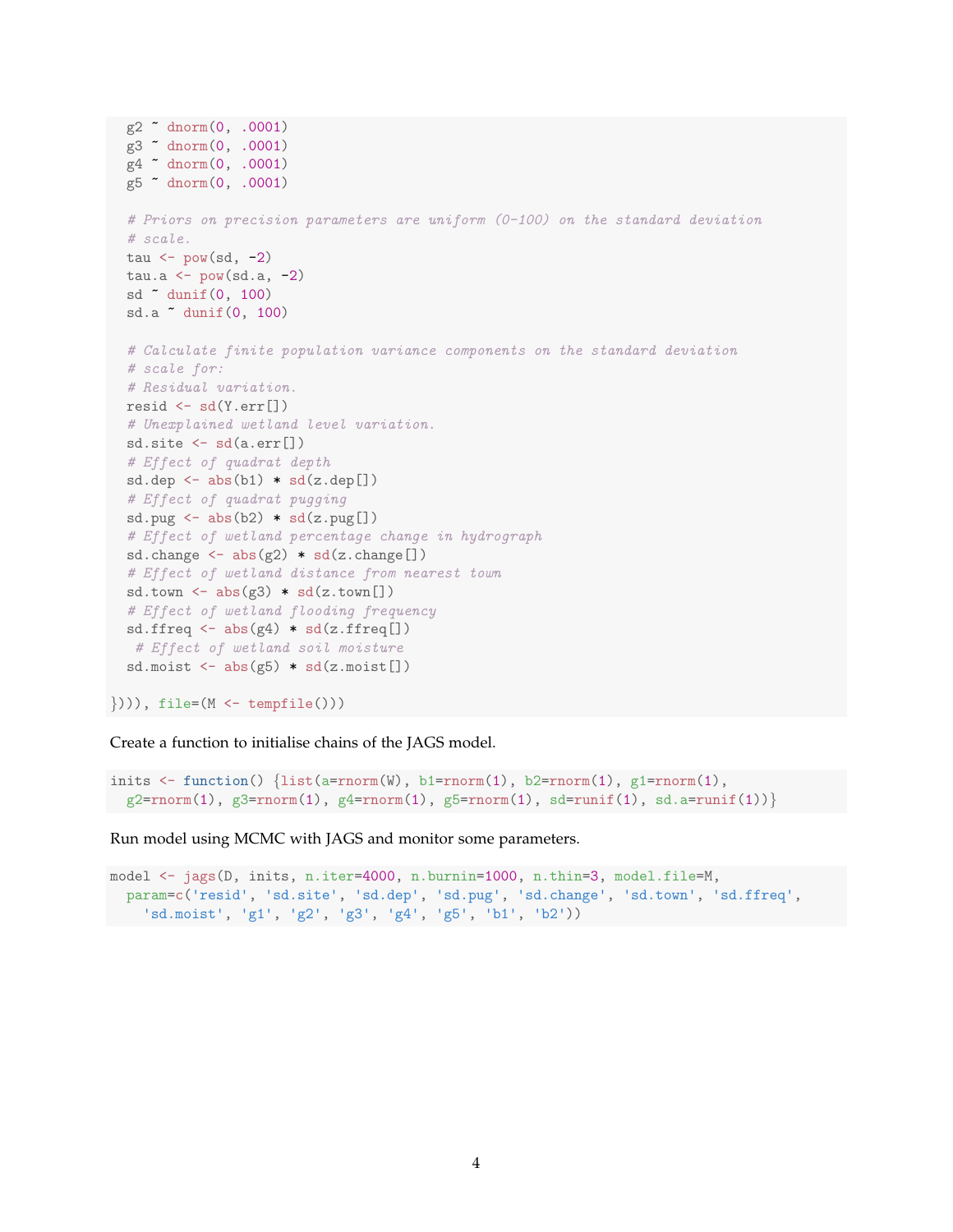#### Print the model output.

print(model)

```
## Inference for Bugs model at "M", fit using jags,
## 3 chains, each with 4000 iterations (first 1000 discarded), n.thin = 3
## n.sims = 3000 iterations saved
## mu.vect sd.vect 2.5% 25% 50% 75% 97.5% Rhat n.eff
## b1 -1.238 0.161 -1.558 -1.340 -1.237 -1.131 -0.928 1.001 3000
## b2 -0.134 0.177 -0.488 -0.253 -0.129 -0.015 0.203 1.001 2800
## g1 -4.321 0.464 -5.252 -4.616 -4.312 -4.014 -3.398 1.001 3000
## g2 2.050 0.632 0.799 1.632 2.049 2.443 3.302 1.002 1500
## g3 -0.239 0.536 -1.284 -0.585 -0.254 0.106 0.847 1.001 3000
## g4 0.266 0.604 -0.907 -0.127 0.270 0.658 1.478 1.001 2400
## g5 -0.693 0.443 -1.536 -0.980 -0.703 -0.418 0.201 1.001 2100
## resid 3.124 0.020 3.090 3.109 3.122 3.136 3.168 1.001 3000
## sd.change 2.036 0.621 0.798 1.620 2.033 2.424 3.276 1.006 3000
## sd.dep 1.236 0.160 0.927 1.130 1.236 1.339 1.556 1.001 3000
## sd.ffreq 0.518 0.401 0.017 0.202 0.438 0.726 1.498 1.001 3000
## sd.moist 0.756 0.417 0.054 0.455 0.741 1.031 1.613 1.005 1700
## sd.pug 0.177 0.133 0.007 0.071 0.152 0.260 0.488 1.001 3000
## sd.site 2.703 0.137 2.431 2.613 2.703 2.795 2.962 1.001 2700
## sd.town 0.467 0.348 0.018 0.193 0.396 0.672 1.302 1.001 3000
## deviance 2907.852 7.549 2894.853 2902.545 2907.095 2912.554 2924.394 1.001 3000
##
## For each parameter, n.eff is a crude measure of effective sample size,
## and Rhat is the potential scale reduction factor (at convergence, Rhat=1).
##
## DIC info (using the rule, pD = var(deviance)/2)
## pD = 28.5 and DIC = 2936.4
## DIC is an estimate of expected predictive error (lower deviance is better).
```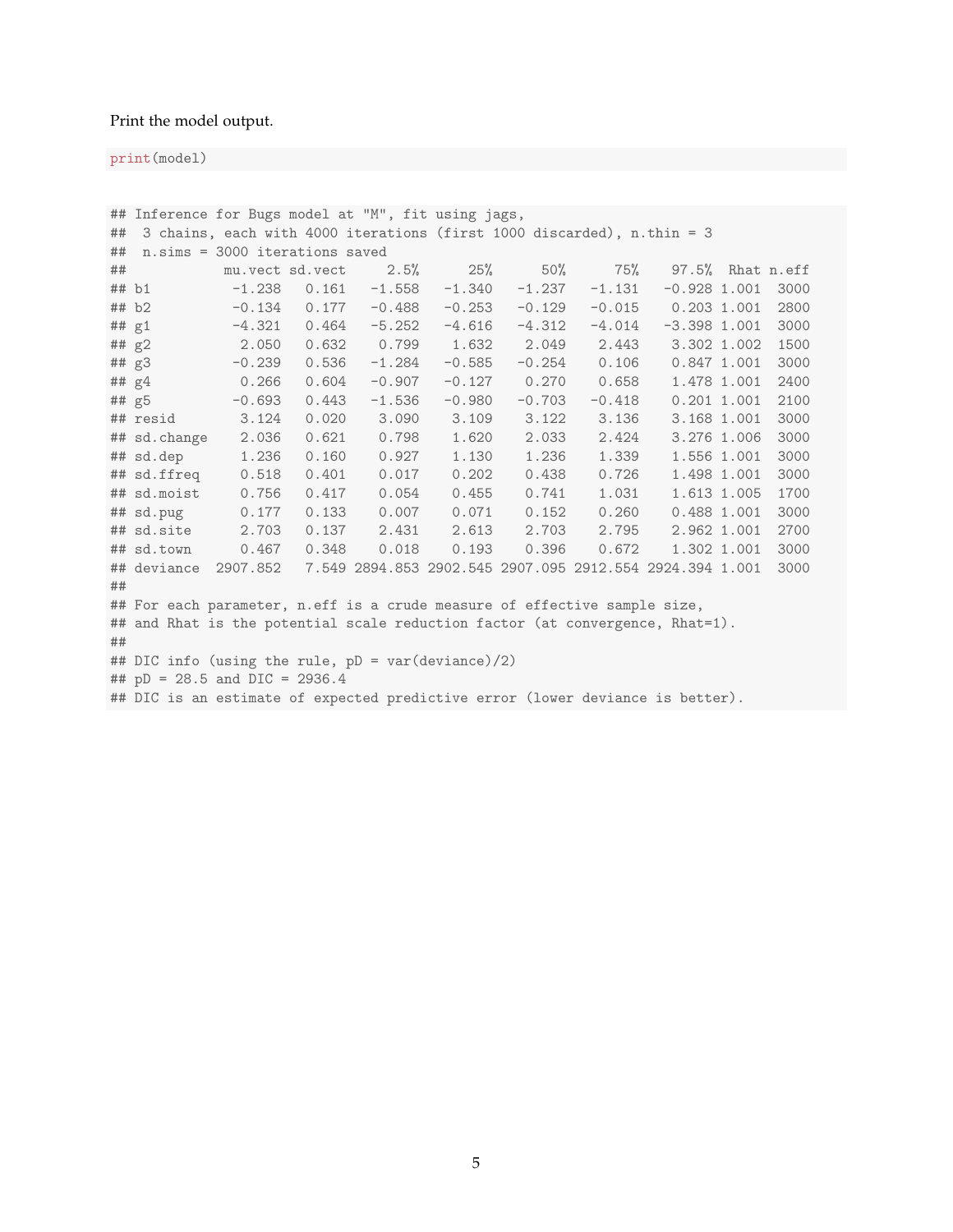### **1.4 Plots**

The following function is used to plot the variance components.

```
plot.vc <-
function (model, comps, ylabs, lab) {
  vc <- matrix(F, ncol=5, nrow=length(comps))
 row.names(vc) <- comps
 for (i in comps) {
   vc[i, ] <- quantile(
      eval(parse(text=sprintf('model$BUGSoutput$sims.list$%s', i))),
      prob = c(0.025, 0.1587, .5, 0.8413, 0.975))
  }
  plot.new()
  plot.vindow(xlim=c(0, max(vc) * 1.1), ylim=c(0, length(comps)))abline(v=0, col='grey75')
  segments(vc[, 1], seq_len(length(comps)) - .5, vc[, 5], lwd=2)
  segments(vc[, 2], seq_len(length(comps)) - .5, vc[, 4], lwd=4)
  points(vc[,3], 1:length(comps) - .5, pch=21, cex=1.2, bg='black')
  axis(side=1)
  mtext(side=1, text='Standard deviation', line=2.5, cex=.8)
  axis(side=2, at=seq_len(length(comps)) - .5, labels=ylabs, las=1, cex.axis=.8)
  box()
  text(0.5, 7.5, label=lab)
}
```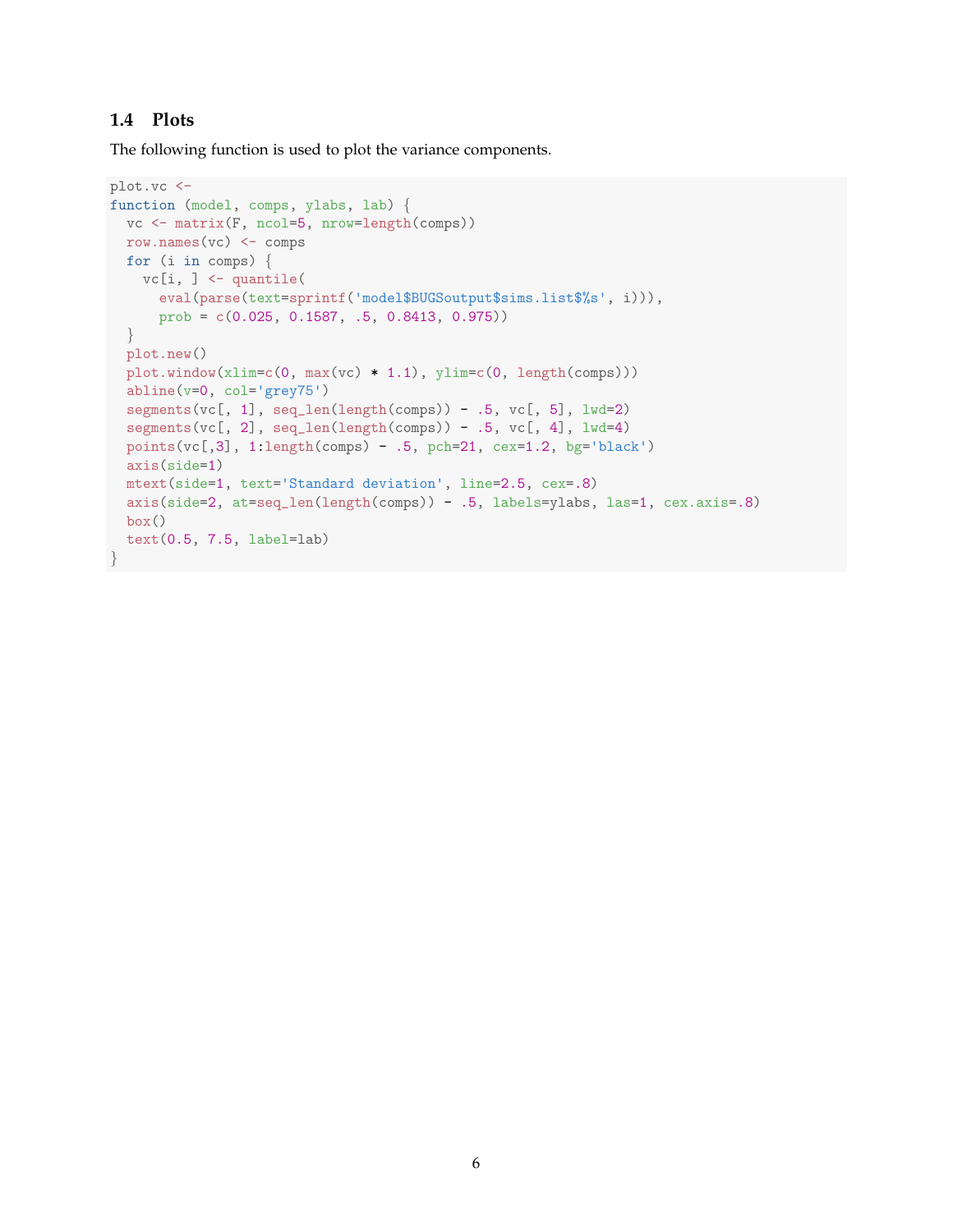The following function is used to create the partial dependence plots of model covariates.

```
plot.pc <-
function(model, coefs, alpha, labels, xlim, ylim, xlab, xtck, ytck, tpos, lab, bax, sax) {
  labn \leftarrow 0
  for (i in coefs) {
    plot.new()
    plot.window(xlim=xlim, ylim=ylim)
    p.mat <- plogis(sapply(seq(xlim[1], xlim[2], length=100),
      function(y) {
         eval(parse(text=sprintf('model$BUGSoutput$sims.list$%s', alpha))) +
         eval(parse(text=sprintf('model$BUGSoutput$sims.list$%s', i))) * y
      })) * 100
    polygon(
      c(\text{seq}(\text{xlim}[1], \text{xlim}[2], \text{length}=100), \text{seq}(\text{xlim}[2], \text{xlim}[1], \text{length}=100)),c(\text{apply}(p.\text{mat}, 2, function(y) quantile(y, .025)),rev(apply(p.mat, 2, function(y) quantile(y, .975)))), col='grey', border=NA)
    points(seq(xlim[1], xlim[2], length=100), colMeans(p.mat), type='l', lwd=3, lend=1)
    if (which(coefs == i) \text{\%in\%}\ sax) axis(side=2, las=1, at=ytck, labels=ytck / 100)
    if (which(coefs == i) \frac{1}{2}in\frac{1}{2} bax) axis(side=1, at=xtck)
    text(0, tpos, labels=labels[which(coeffs == i)])box()
    labn \leftarrow labn + 1
    text(-1.5, 85, label=lab[labn])
  }
  mtext(side=1, text='Standard deviations from mean', line=3, outer=T)
  mtext(side=2, text=xlab, line=3, outer=T)
}
```
Plot the variance componenents on the standard deviation scale and partial dependances for wetland percentage change in hydrograph, quadrat amount of pugging, distance of wetland to nearest town, flood frequency and wetland quadrat depth.

```
par(mar=c(5, 6, 1, 1))
plot.vc(model=model, lab='',
  comps=c('resid', 'sd.site', 'sd.town', 'sd.ffreq', 'sd.pug', 'sd.dep', 'sd.change',
    'sd.moist'),
  ylab=c('Residuals', 'Site', 'Proximity\nto town', 'Flood\nfrequency', 'Cattle pugs',
    'Water depth', 'Hydrological\nchange', 'Soil moisture')
\lambda
```

```
par(mfrow=c(3, 2), \text{ oma}=c(5, 6, 4, 5), \text{ mar}=c(0, 0, 0, 0), \text{ height}=.6)plot.pc(model, c('g2', 'b1', 'b2', 'g4', 'g3', 'g5'), alpha='g1', xlim=c(-2.1, 2.1),
  ylim=c(0, 90), labels=c('Hydrological\nchange', 'Water depth', 'Cattle pugs',
    'Flood frequency', 'Proximity\nto town', 'Soil moisture'),
  xlab='Proportion of terrestrial cover that is exotic', ytck=0:4*20, xtck=-2:2,
 tpos=70, lab=c('a', 'b', 'c', 'd', 'e', 'f'), bax=c(5, 6), sax=c(1, 3, 5)\lambda
```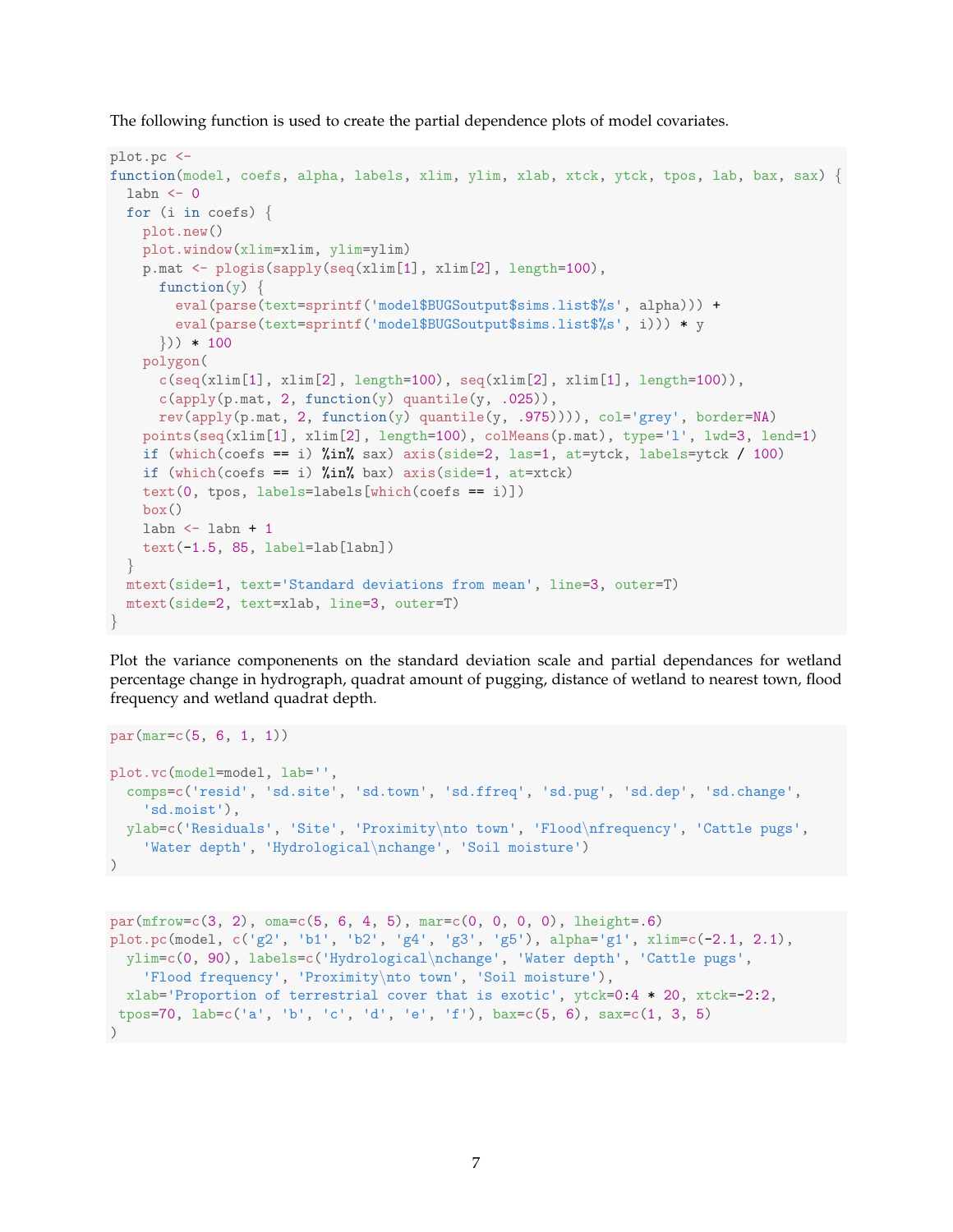

Figure 1: Panel (a) Variance components for a Bayesian model of logit exotic cover. Components are plotted on the standard deviation scale. Black dots show the medians of the posterior densities with thick lines showing the one posterior standard deviations either side, and the thin lines indicating two posterior standard deviations or 95% credible intervals.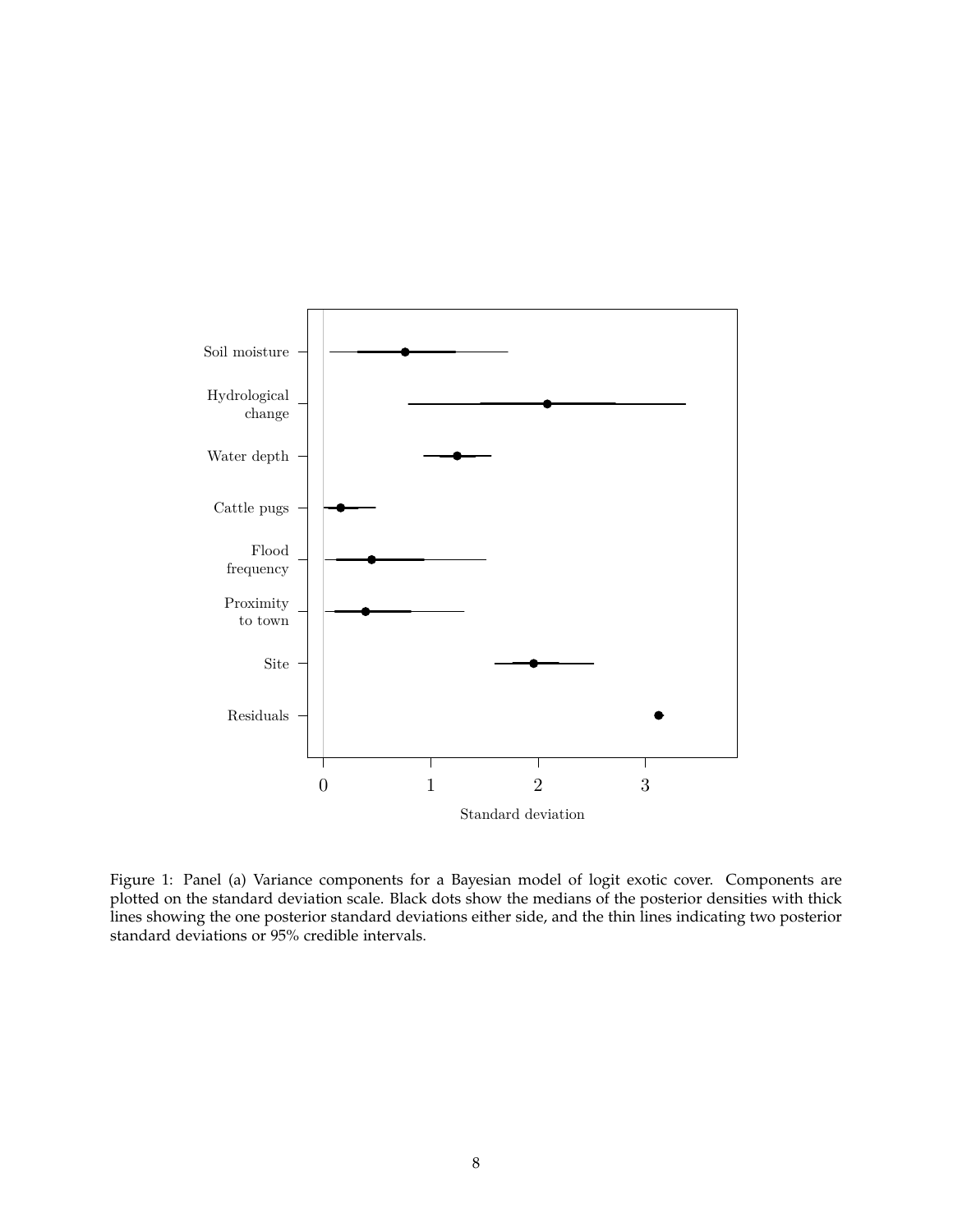

Figure 2: Panels (a-f) Partial dependance plots of percent cover of exotic plants.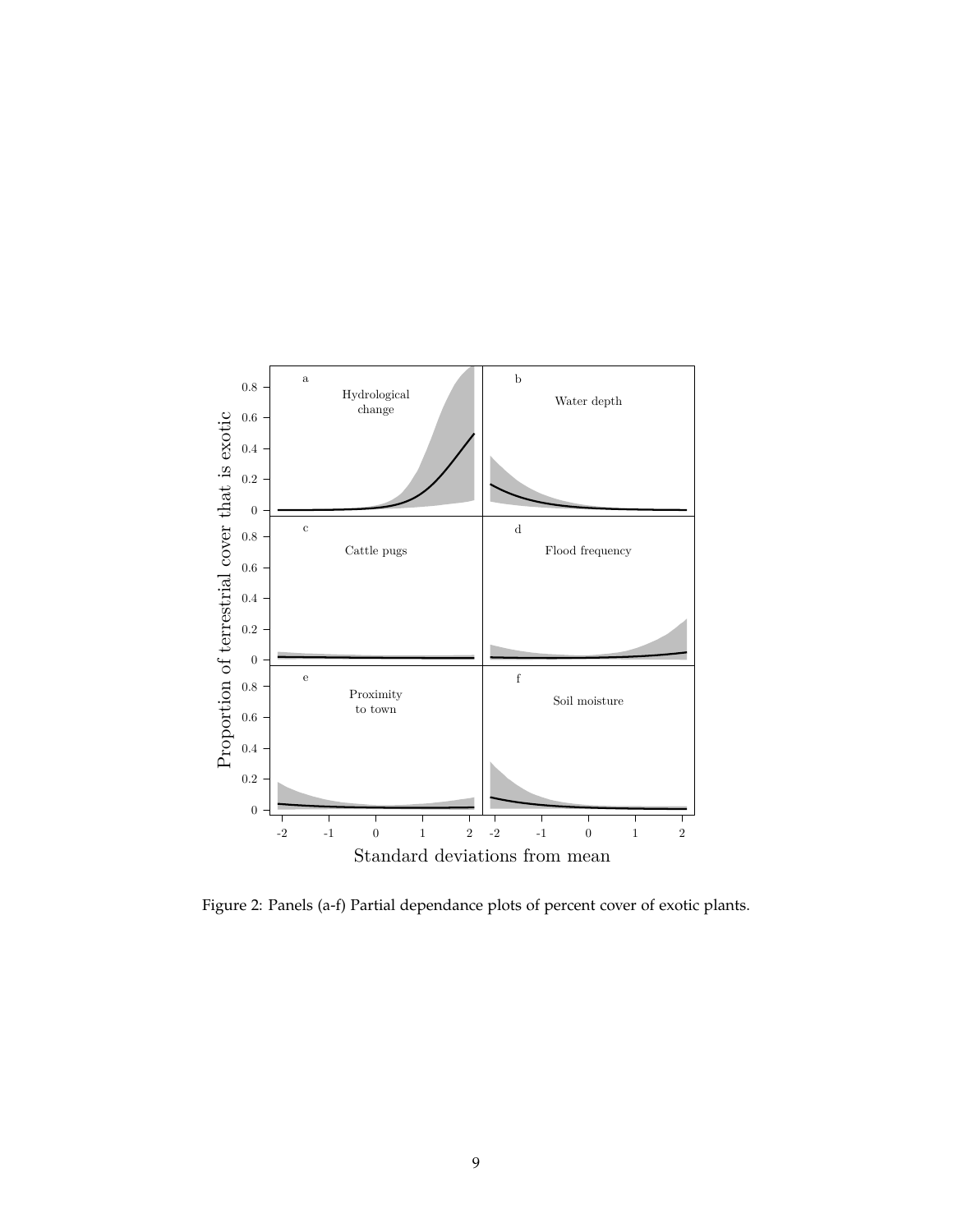# **2 Species characteristics analysis**

The following section outlines the method and R code used to fit and plot the output of the multi-species hierarchical models for exotic and native terrestrial species presence absence data using data about species characteristics. Where "traits" are mentioned in this appendix we are referring to species characteristics. A detailed description of the type of model used can be found in Pollock, Morris & Vesk, [2012.](#page-21-3)

### **2.1 Data**

Load the species trait data.

```
traits <- read.csv('traits.csv')
```
Natural log transform and standardise maximum plant height.

traits\$z.height <- scale(log(traits\$height))

Natural log transform and standardise SLA.

traits\$z.sla <- scale(log(traits\$sla))

Natural log transform and standardise seed-mass.

traits\$z.seed <- scale(log(traits\$seed))

Load species presence/absence data.

species <- read.csv('species.csv')

Merge the environmental data from exotic cover dataset with the presence/absence dataset.

```
species <- merge(species,
 exotics[c('quadrat', 'wetland', 'z.dep', 'z.change', 'z.town')])
```
Merge species presence/absence and trait data.

```
species <- merge(species,
 traits[c('species', 'native', 'weed', 'cult', 'perennial', 'tda',
    'z.seed', 'z.sla', 'z.height')])
```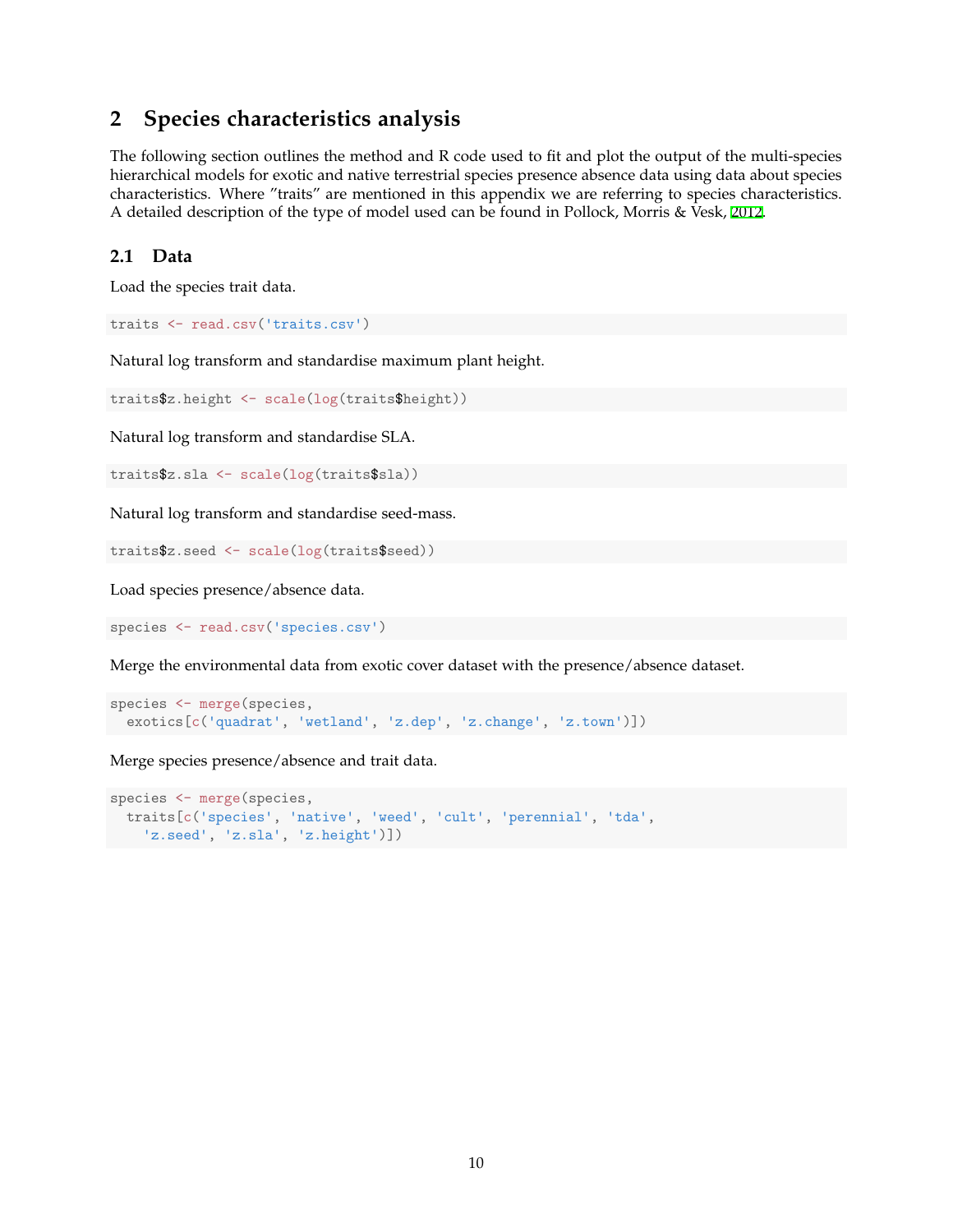### **2.2 Modelling**

Fit the multi-species hierarchical trait model for exotics terrestrials and display results summary.

```
traits.mod.exo <-glmer(
 present ~
 z.dep + z.change +
 z.dep:perennial + z.dep:weed + z.dep:cult + z.dep:tda +
  z.dep:z.seed + z.dep:z.sla + z.dep:z.height +
  z.change:perennial + z.change:weed + z.change:cult + z.change:tda +
  z.change:z.sla + z.change:z.height + z.change:z.seed +
  (1 + z.dep + z.change | species) +
  (1 | wetland),
 family=binomial(link=logit),
 data=subset(species, !native)
)
```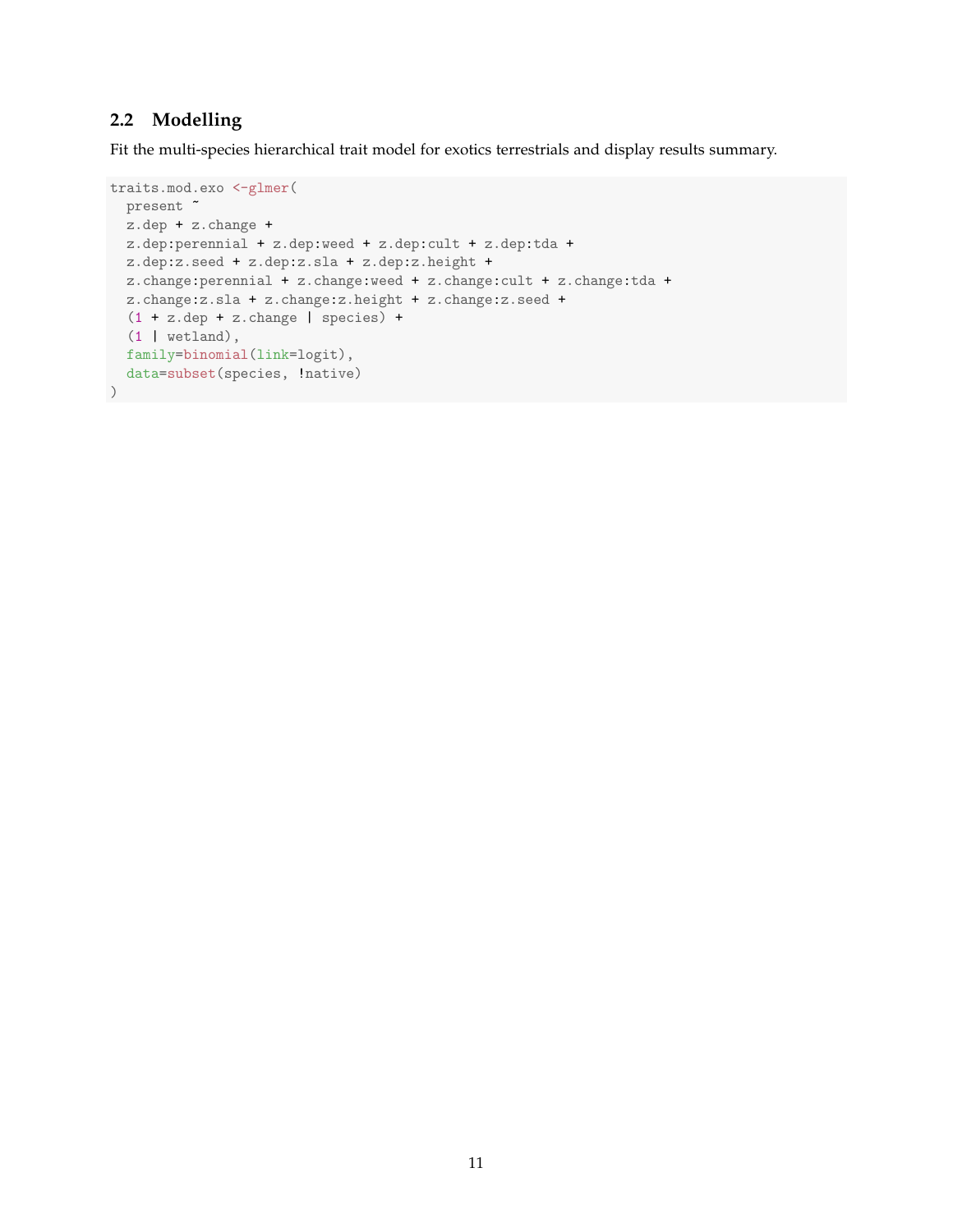```
summary(traits.mod.exo)
## Generalized linear mixed model fit by maximum likelihood ['glmerMod']
## Family: binomial ( logit )
## Formula: present ~ z.dep + z.change + z.dep:perennial + z.dep:weed + z.dep:cult + z.dep:tda + z
## Data: subset(species, !native)
##
## AIC BIC logLik deviance
## 2320 2513 -1136 2272
##
## Random effects:
## Groups Name Variance Std.Dev. Corr
## species (Intercept) 4.222 2.055
## z.dep 2.930 1.712 0.91
## z.change 0.197 0.444 0.60 0.72
## wetland (Intercept) 1.011 1.006
## Number of obs: 22720, groups: species, 40; wetland, 24
##
## Fixed effects:
## Estimate Std. Error z value Pr(>|z|)
## (Intercept) -7.8537 0.4987 -15.75 < 2e-16 ***
## z.dep -2.4679 0.6768 -3.65 0.00027 ***
## z.change 0.3943 0.4493 0.88 0.38026
## z.dep:perennial 0.5145 0.3662 1.41 0.15997
## z.dep:weed -0.0207 0.5250 -0.04 0.96847
## z.dep:cult -0.9117 0.4340 -2.10 0.03565 *
## z.dep:tda -0.3972 0.3856 -1.03 0.30297
## z.dep:z.seed 0.5431 0.2492 2.18 0.02931 *
## z.dep:z.sla 0.1949 0.2663 0.73 0.46431
## z.dep:z.height -0.1594 0.1950 -0.82 0.41350<br>
## z.change:perennial 0.3001 0.2435 1.23 0.21766
## z.change:perennial 0.3001 0.2435 1.23 0.21766
## z.change:weed 0.6460 0.3903 1.66 0.09787 .
## z.change:cult -0.6727 0.2930 -2.30 0.02170 *
## z.change:tda -0.2468 0.2667 -0.93 0.35463
## z.change:z.sla 0.0751 0.1791 0.42 0.67506
## z.change:z.height -0.0936 0.1291 -0.73 0.46842
## z.change:z.seed 0.3082 0.1810 1.70 0.08868 .
## ---
## Signif. codes: 0 '***' 0.001 '**' 0.01 '*' 0.05 '.' 0.1 ' ' 1
##
## Correlation of Fixed Effects:
## (Intr) z.dep z.chng z.dp:p z.dp:w z.dp:c z.dp:t z.dp:z.sd z.dp:z.sl z.dp:z.h
## z.dep 0.521
## z.change 0.027 0.235
## z.dep:prnnl -0.087 -0.517 -0.141
## z.dep:weed -0.052 -0.632 -0.187 0.394
## z.dep:cult 0.063 -0.100 -0.077 -0.045 -0.282
## z.dep:tda -0.003 -0.024 -0.008 -0.091 -0.155 -0.380
## z.dep:z.sed -0.013 -0.026 0.017 0.051 0.195 -0.189 -0.297
## z.dep:z.sla 0.007 -0.333 -0.111 0.379 0.123 0.205 -0.035 -0.290
## z.dp:z.hght -0.006 0.028 -0.011 0.037 0.093 -0.177 -0.029 -0.114 0.094
## z.chng:prnn 0.024 -0.120 -0.504 0.338 0.132 -0.003 -0.054 0.012 0.131 0.066
## z.change:wd -0.001 -0.163 -0.687 0.113 0.287 -0.085 -0.035 0.055 0.055 0.034
## z.chang:clt 0.035 -0.058 -0.085 -0.006 -0.099 0.365 -0.115 -0.091 0.075 -0.064
```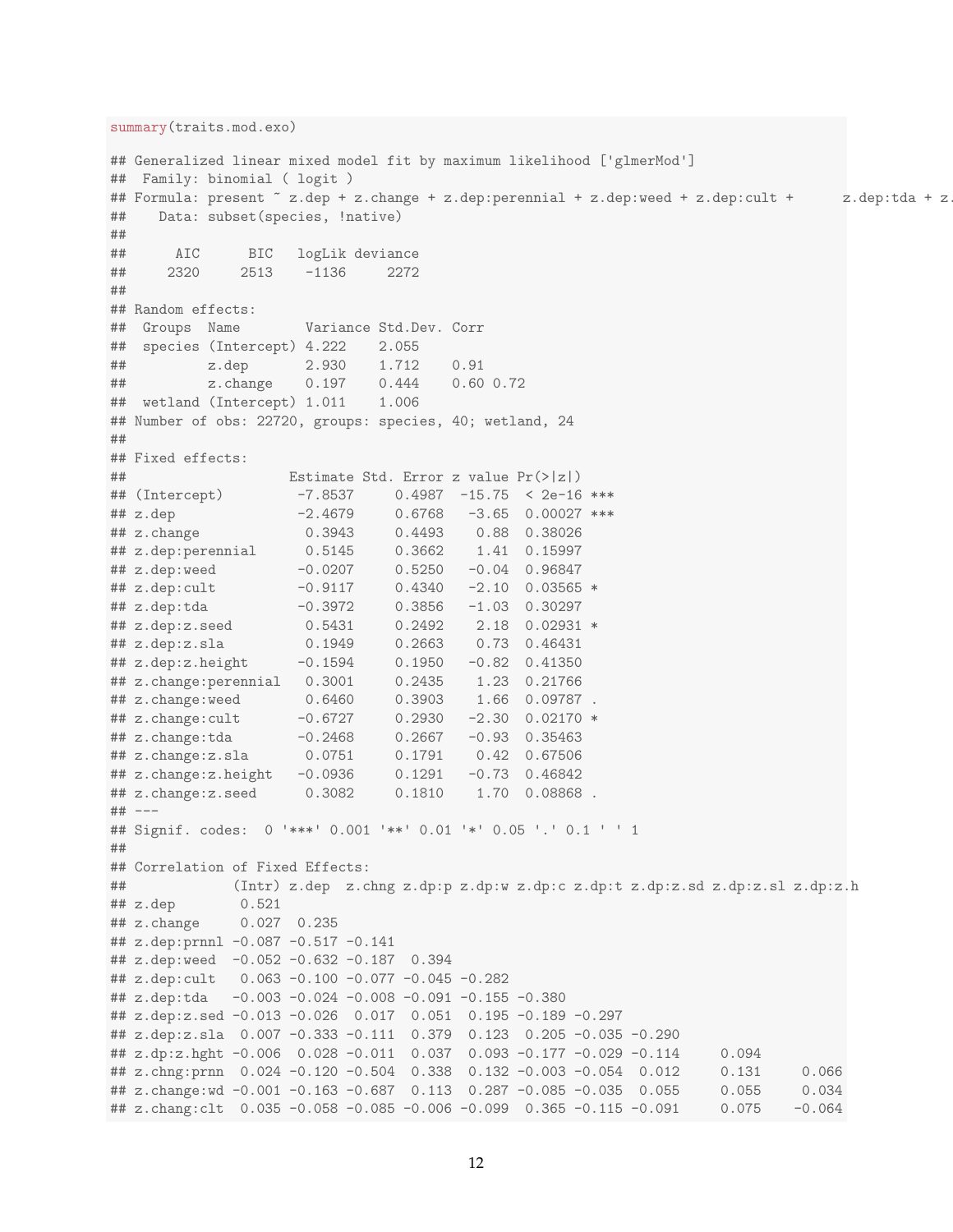## z.change:td 0.037 0.017 -0.001 -0.052 -0.045 -0.107 0.304 -0.076 -0.062 -0.016 ## z.chng:z.sl -0.001 -0.108 -0.349 0.128 0.059 0.075 -0.065 -0.086 0.325 0.066 ## z.chng:z.hg 0.003 -0.012 0.042 0.062 0.036 -0.063 -0.015 -0.019 0.062 0.324 ## z.chng:z.sd -0.061 -0.022 -0.056 0.015 0.064 -0.086 -0.074 0.252 -0.078 -0.016 ## z.chng:p z.chng:w z.chng:c z.chng:t z.chng:z.sl z.chng:z.h ## z.dep ## z.change ## z.dep:prnnl ## z.dep:weed ## z.dep:cult ## z.dep:tda ## z.dep:z.sed ## z.dep:z.sla ## z.dp:z.hght ## z.chng:prnn ## z.change:wd 0.388 ## z.chang:clt -0.072 -0.292 ## z.change:td -0.067 -0.174 -0.408 ## z.chng:z.sl 0.398 0.074 0.215 0.058 ## z.chng:z.hg -0.027 0.078 -0.195 0.060 0.014 ## z.chng:z.sd 0.039 0.190 -0.104 -0.353 -0.284 -0.152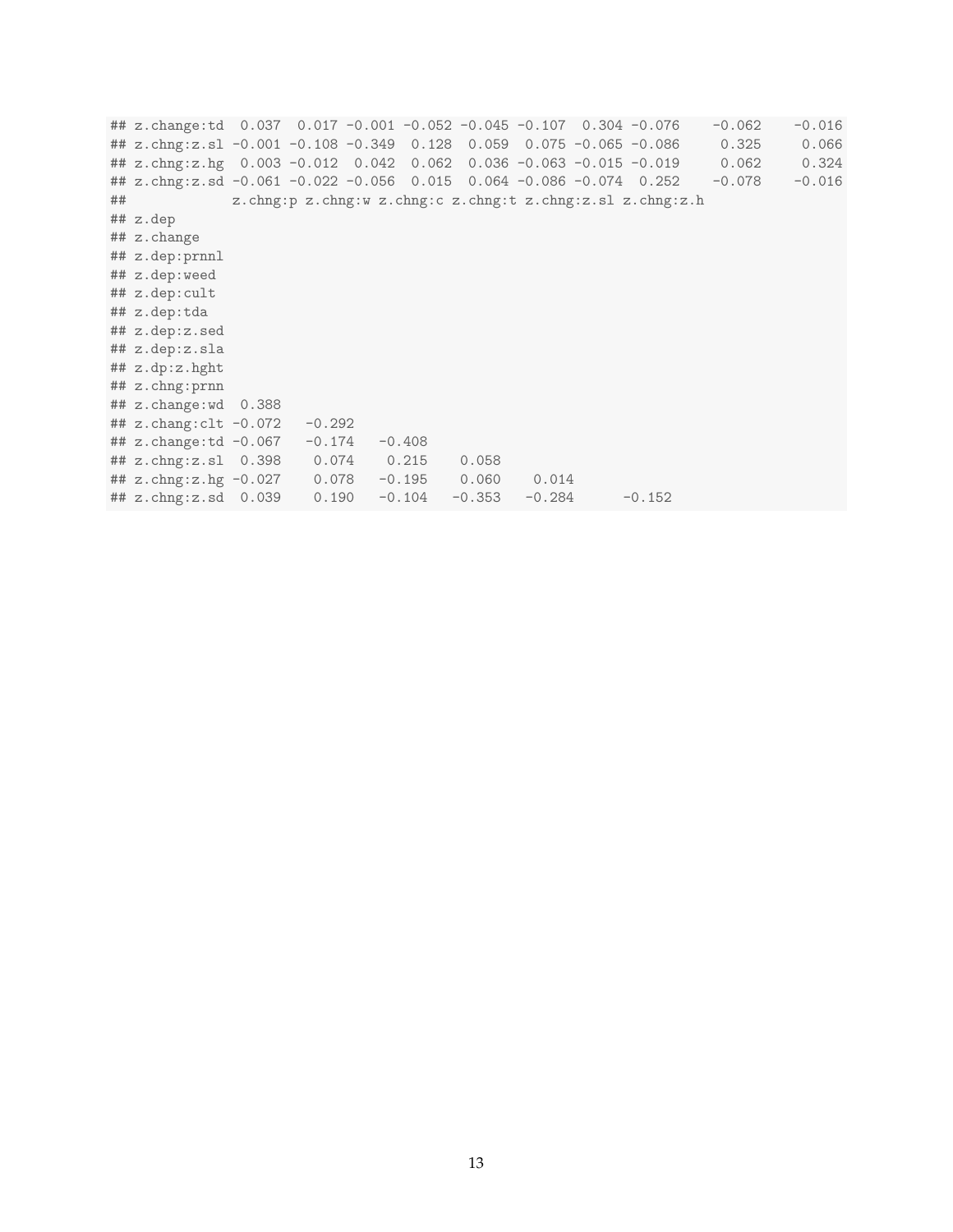Fit the multi-species hierarchical trait model for exotics terrestrials and display results summary.

```
traits.mod.native <- glmer(
 present ~
 z.dep + z.change +
  z.dep:perennial + z.dep:weed + z.dep:cult + z.dep:tda +
  z.dep:z.seed + z.dep:z.sla + z.dep:z.height +
  z.change:perennial + z.change:weed + z.change:cult + z.change:tda +
  z.change:z.sla + z.change:z.height + z.change:z.seed +
  (1 + z.dep + z.change | species) +
  (1 | wetland),
 family=binomial(link=logit),
  data=subset(species, native)
)
```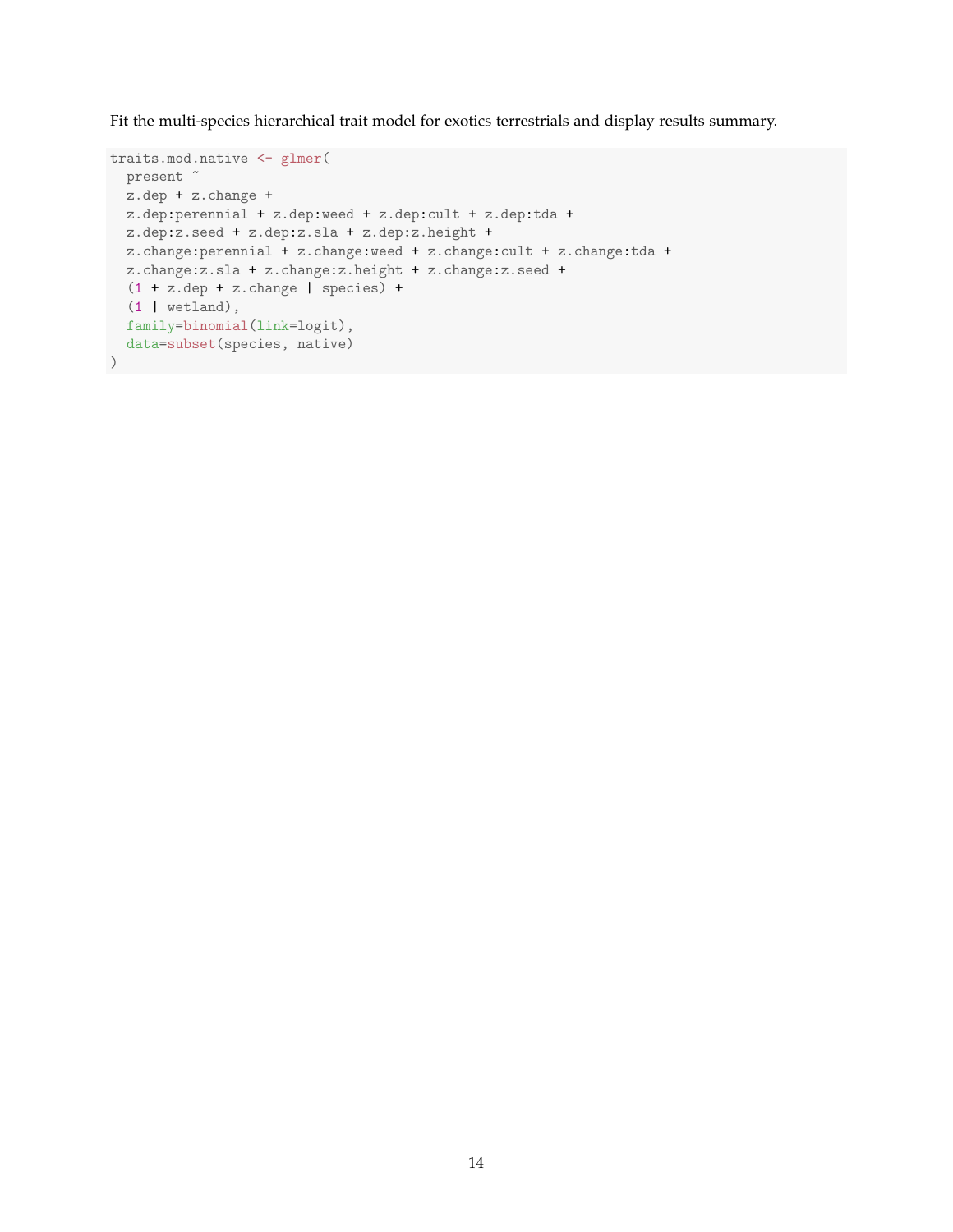```
summary(traits.mod.native)
## Generalized linear mixed model fit by maximum likelihood ['glmerMod']
## Family: binomial ( logit )
## Formula: present ~ z.dep + z.change + z.dep:perennial + z.dep:weed + z.dep:cult + z.dep:tda + z
## Data: subset(species, native)
##
## AIC BIC logLik deviance
## 2769 2960 -1361 2721
##
## Random effects:
## Groups Name Variance Std.Dev. Corr
## species (Intercept) 7.35 2.712
## z.dep 2.04 1.427 0.91
## z.change 1.13 1.061 0.64 0.91
## wetland (Intercept) 0.71 0.842
## Number of obs: 20448, groups: species, 36; wetland, 24
##
## Fixed effects:
## Estimate Std. Error z value Pr(>|z|)
## (Intercept) -7.83660 0.58886 -13.31 < 2e-16 ***
## z.dep -3.66159 0.49265 -7.43 1.1e-13 ***
\# z.change -1.42126 0.56401 -2.52
## z.dep:perennial 0.64282 0.45697 1.41 0.160
## z.dep:weed 0.02495 0.50532 0.05 0.961
## z.dep:cult -0.02566 0.33200 -0.08 0.938
## z.dep:tda 0.33052 0.41438 0.80 0.425
## z.dep:z.seed 0.30979 0.15075 2.06 0.040 *
## z.dep:z.sla -0.38517 0.18520 -2.08 0.038 *
## z.dep:z.height -0.11746 0.16666 -0.70 0.481<br>
## z.change:perennial 0.58557 0.57075 1.03 0.305
## z.change:perennial 0.58557  0.57075  1.03
## z.change:weed 0.80668 0.59655 1.35 0.176
## z.change:cult 0.24656 0.42558 0.58 0.562
## z.change:tda -1.05444 0.53312 -1.98 0.048 *
## z.change:z.sla 0.36295 0.23749 1.53 0.126
## z.change:z.height 0.00535 0.21546 0.02 0.980
## z.change:z.seed -0.15826 0.19683 -0.80 0.421
## ---
## Signif. codes: 0 '***' 0.001 '**' 0.01 '*' 0.05 '.' 0.1 ' ' 1
##
## Correlation of Fixed Effects:
## (Intr) z.dep z.chng z.dp:p z.dp:w z.dp:c z.dp:t z.dp:z.sd z.dp:z.sl z.dp:z.h
## z.dep 0.592
## z.change 0.316 0.660
## z.dep:prnnl 0.013 -0.518 -0.332
## z.dep:weed 0.051 -0.264 -0.174 0.178
## z.dep:cult -0.039 -0.148 -0.122 -0.268 -0.253
## z.dep:tda 0.066 -0.061 -0.181 -0.313 0.072 0.117
## z.dep:z.sed -0.036 0.151 0.130 -0.027 -0.199 -0.021 -0.123
## z.dep:z.sla 0.070 0.003 0.018 0.261 -0.183 0.147 -0.164 -0.508
## z.dp:z.hght -0.024 0.178 0.087 -0.215 -0.403 0.065 0.141 -0.401 0.539
## z.chng:prnn -0.052 -0.347 -0.625 0.341 0.073 0.117 0.057 -0.007 0.062 -0.108
## z.change:wd -0.087 -0.255 -0.407 0.068 0.460 -0.196 0.212 -0.077 -0.208 -0.090
## z.chang:clt -0.008 -0.109 -0.149 0.133 -0.197 0.370 -0.077 0.022 0.183 0.070
```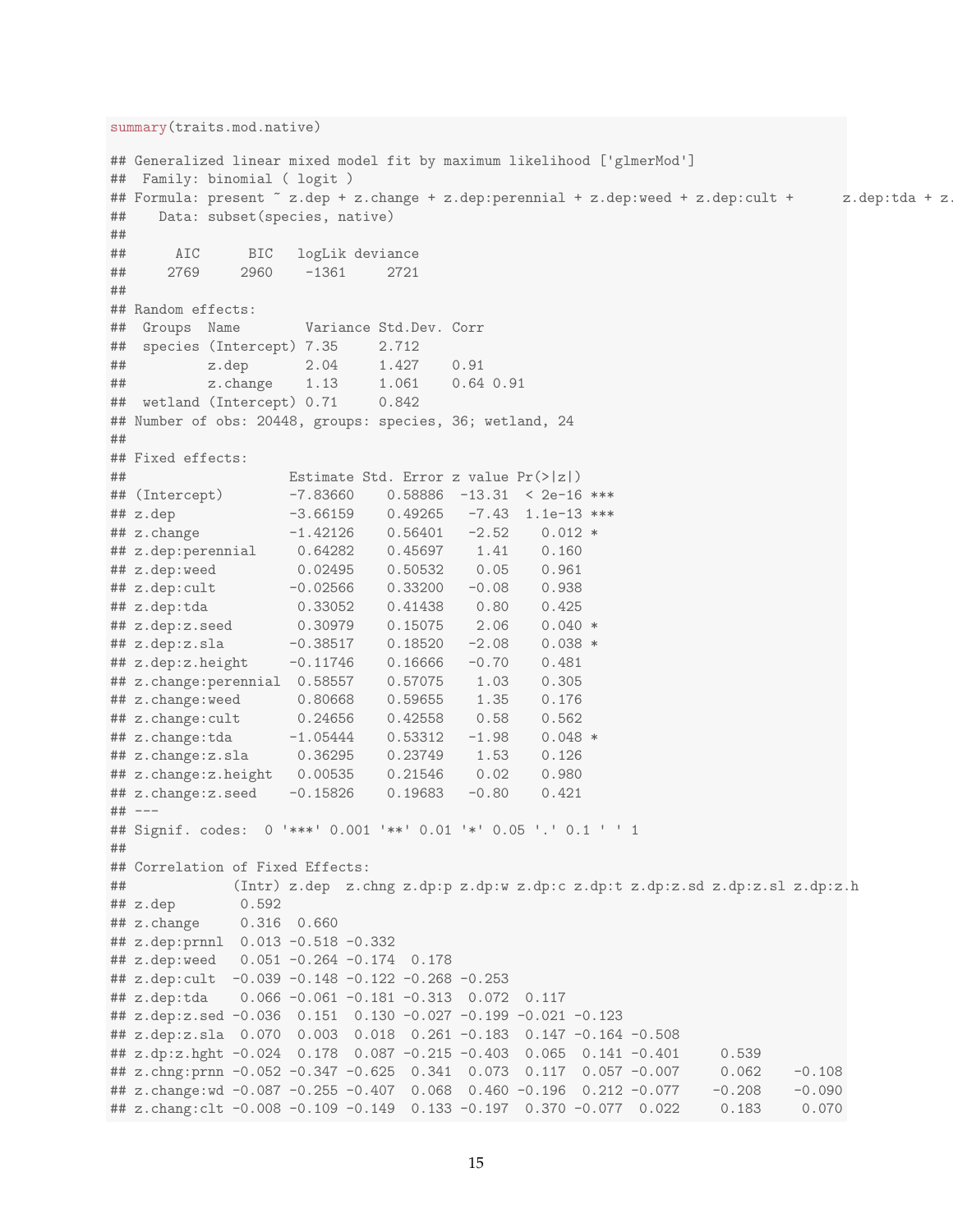## z.change:td 0.062 -0.109 -0.057 0.044 0.198 -0.079 0.002 -0.209 0.055 0.026 ## z.chng:z.sl -0.039 -0.052 -0.084 0.084 -0.182 0.170 0.057 -0.185 0.537 0.378 ## z.chng:z.hg 0.032 0.109 0.222 -0.094 -0.062 0.057 0.027 -0.298 0.378 0.602 ## z.chng:z.sd 0.063 0.180 0.252 -0.010 -0.047 0.020 -0.232 0.543 -0.173 -0.308 ## z.chng:p z.chng:w z.chng:c z.chng:t z.chng:z.sl z.chng:z.h ## z.dep ## z.change ## z.dep:prnnl ## z.dep:weed ## z.dep:cult ## z.dep:tda ## z.dep:z.sed ## z.dep:z.sla ## z.dp:z.hght ## z.chng:prnn ## z.change:wd 0.226 ## z.chang:clt -0.259 -0.294 ## z.change:td -0.310 0.085 0.089 ## z.chng:z.sl 0.240 -0.203 0.169 -0.158 ## z.chng:z.hg -0.230 -0.340 0.088 0.146 0.572 ## z.chng:z.sd -0.045 -0.204 -0.028 -0.096 -0.512 -0.424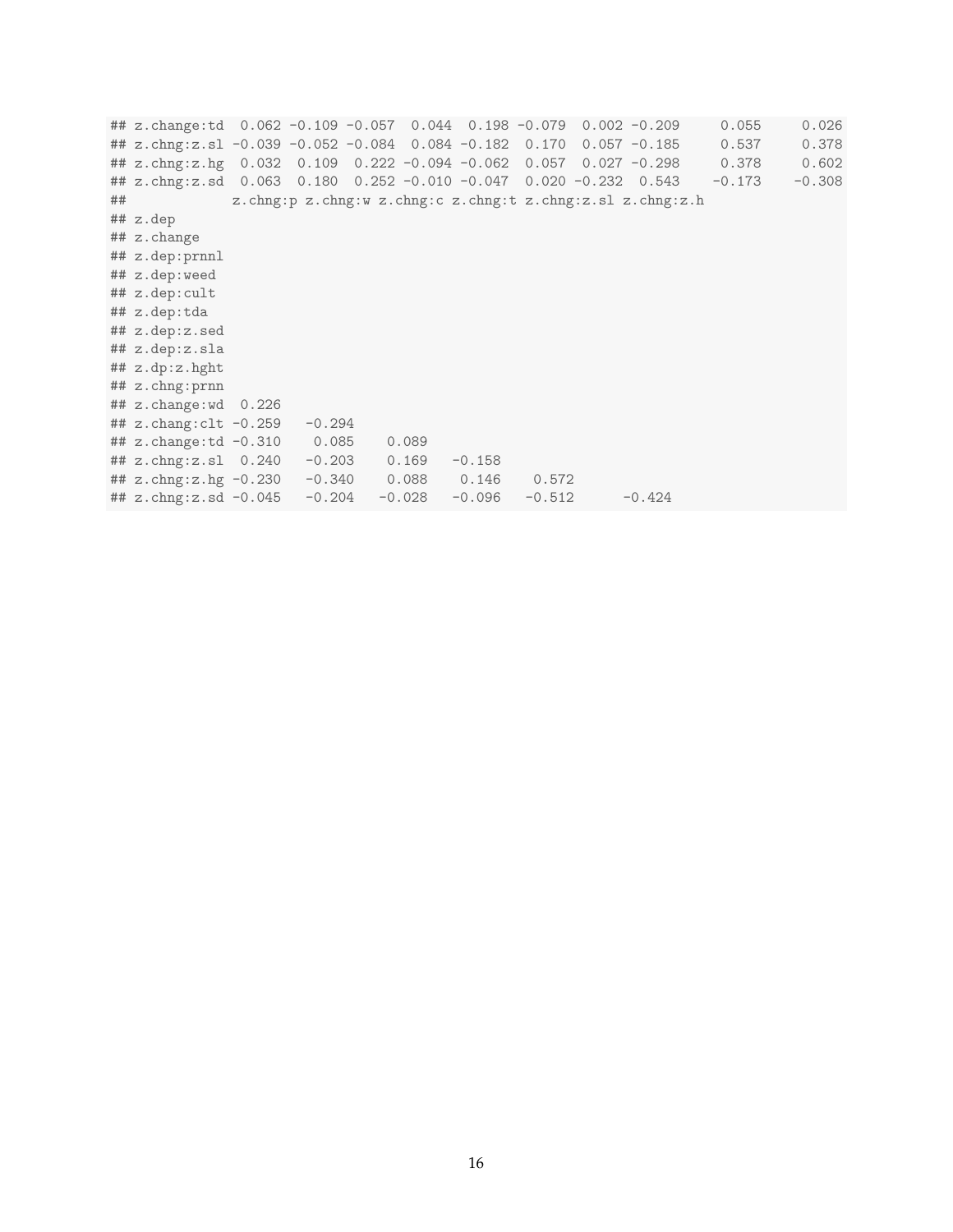### **3 Summary table**

Create a table summarising the fixed effects of the five models.

```
SummaryTable <-
 data.frame(
    "Exotics"=
     paste(round(fixef(traits.mod.exo), 2), ' (',
       round(fixef(traits.mod.exo) - se.fixef(traits.mod.exo) * 1.96, 2), ', ',
        round(fixef(traits.mod.exo) + se.fixef(traits.mod.exo) * 1.96, 2), ')',
        sep = ''),
    "Natives"=
      paste(round(fixef(traits.mod.native), 2), ' (',
         round(fixef(traits.mod.native) - se.fixef(traits.mod.native) * 1.96, 2), ', ',
        round(fixef(traits.mod.native) + se.fixef(traits.mod.native) * 1.96, 2), ')',
         sep=''),
      check.names=F)
rownames(SummaryTable) <- names(fixef(traits.mod.exo))
```
Load the xtable package.

library(xtable)

```
SumTab1 <- xtable(SummaryTable,
 caption='Summary table of fixed effects for models of terrestrial wetland species')
align(SumTab1) <- c('l', rep('p{1.5in}', 2) )
SumTab1
```

|                    | Exotics                       | <b>Natives</b>              |
|--------------------|-------------------------------|-----------------------------|
| (Intercept)        | $-7.85$ ( $-8.83$ , $-6.88$ ) | $-7.84$ $(-8.99, -6.68)$    |
| z.dep              | $-2.47$ $(-3.79, -1.14)$      | $-3.66$ $(-4.63, -2.7)$     |
| z.change           | $0.39$ ( $-0.49$ , $1.27$ )   | $-1.42$ $(-2.53, -0.32)$    |
| z.dep:perennial    | $0.51$ ( $-0.2$ , 1.23)       | $0.64$ ( $-0.25$ , 1.54)    |
| z.dep:weed         | $-0.02$ $(-1.05, 1.01)$       | $0.02$ ( $-0.97$ , $1.02$ ) |
| z.dep:cult         | $-0.91$ $(-1.76, -0.06)$      | $-0.03$ $(-0.68, 0.63)$     |
| z.dep:tda          | $-0.4$ $(-1.15, 0.36)$        | $0.33$ ( $-0.48$ , 1.14)    |
| z.dep:z.seed       | 0.54(0.05, 1.03)              | 0.31(0.01, 0.61)            |
| z.dep:z.sla        | $0.19$ ( $-0.33$ , $0.72$ )   | $-0.39$ $(-0.75, -0.02)$    |
| z.dep:z.height     | $-0.16$ $(-0.54, 0.22)$       | $-0.12$ $(-0.44, 0.21)$     |
| z.change:perennial | $0.3$ ( $-0.18$ , $0.78$ )    | $0.59$ ( $-0.53$ , 1.7)     |
| z.change:weed      | $0.65$ ( $-0.12$ , $1.41$ )   | $0.81$ ( $-0.36$ , $1.98$ ) |
| z.change:cult      | $-0.67$ $(-1.25, -0.1)$       | $0.25$ ( $-0.59$ , $1.08$ ) |
| z.change:tda       | $-0.25$ $(-0.77, 0.28)$       | $-1.05$ $(-2.1, -0.01)$     |
| z.change:z.sla     | $0.08$ ( $-0.28$ , $0.43$ )   | $0.36$ (-0.1, 0.83)         |
| z.change:z.height  | $-0.09$ $(-0.35, 0.16)$       | $0.01$ ( $-0.42$ , $0.43$ ) |
| z.change:z.seed    | $0.31$ ( $-0.05$ , $0.66$ )   | $-0.16$ $(-0.54, 0.23)$     |

Table 1: Summary table of fixed effects for models of terrestrial wetland species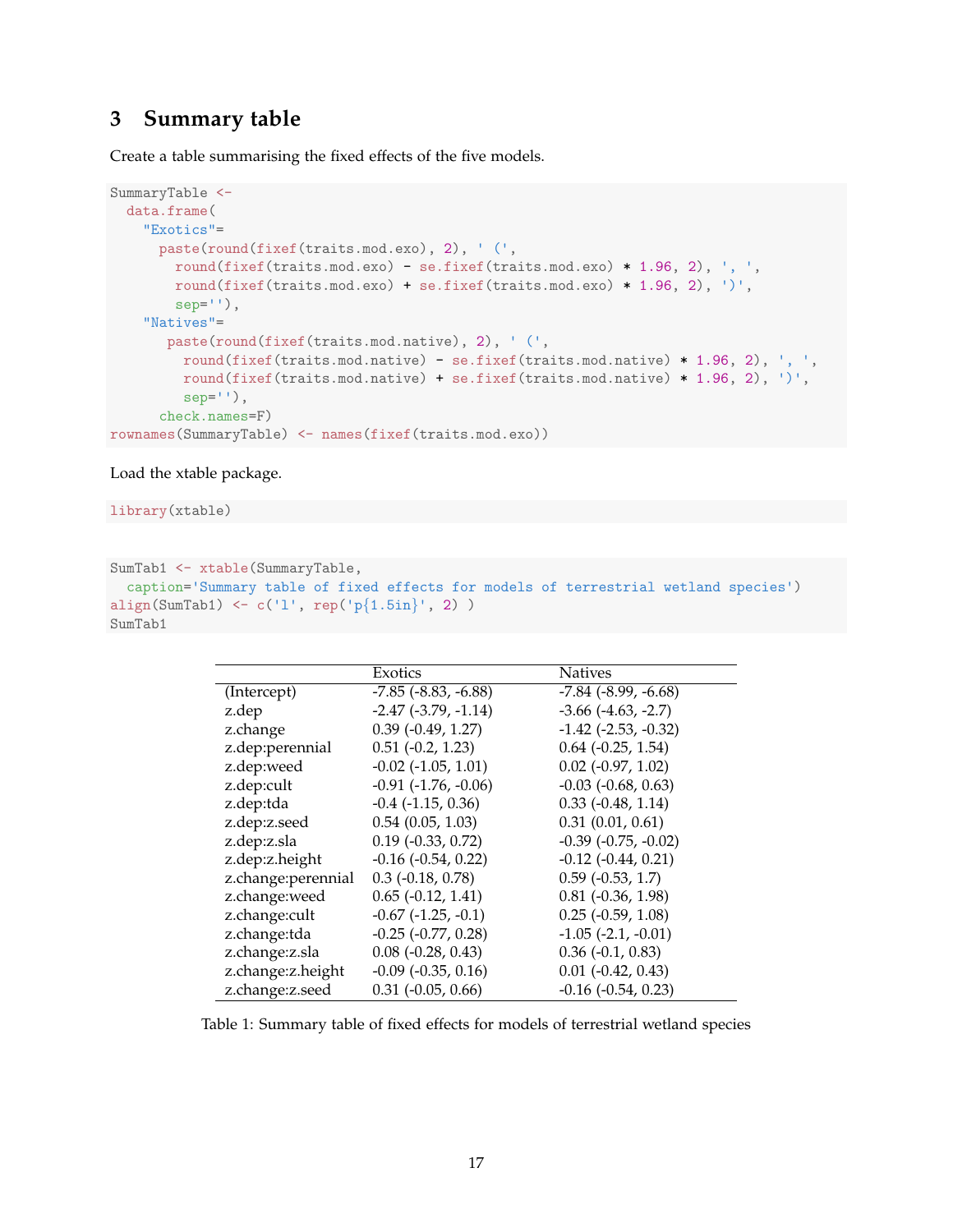#### **3.1 Plots**

The following function plots partial dependencies representing the interactions between species traits and responses to the environment and overlays the species estimated effect sizes.

```
part.plot.spp <-
  function(MODEL, TRAIT, ENV, xaxis=TRUE, yaxis=TRUE,
      N=1000, xlim=c(-2, 2), ylim=c(-5, 3), binary=FALSE, hlsp=matrix('', 2, 2)) {
   xseq <- seq(from=xlim[1], to=xlim[2], length.out=N)
   if(binary) xlim \leftarrow c(\leftarrow.5, 1.5)
    plot.new()
   plot.window(xlim=xlim, ylim=ylim, xaxs='i')
   col <- 'black'
   cnt < -1for (i in MODEL) {
      fixefs <- fixef(i)[c(ENV, sprintf('%s:%s', ENV, TRAIT))]
      se.fixefs <- se.fixef(i)[c(ENV, sprintf('%s:%s', ENV, TRAIT))]
      pmat <- rnorm(N, fixefs[1], se.fixefs[1]) +
        outer(rnorm(N, fixefs[2], se.fixefs[2]), xseq)
      points(xseq, apply(pmat, 2,
        function(x) quantile(x, .025)), type='l', lty=2, col=col, lwd=2)
      points(xseq, apply(pmat, 2,
        function(x) quantile(x, .975), type='l', lty=2, col=col, lwd=2)
      curve(fixefs[1] + fixefs[2] * x, xlim[1], xlim[2], lwd=2, add=T, col=col)
      trait.vals <- unique(i@frame[, c('species', TRAIT)])[, 2]
      pchs <- rep(19, nrow(coef(i)$species))
      pchs[which(rownames(coef(i)$species) == hlsp[1, cnt])] <- 17
      pchs[which(rownames(coef(i)$species) == hlsp[2, cnt])] <- 9
      cnt < -cnt + 1if(binary) {
        points(jitter(trait.vals, .3), coef(i)$species[, ENV] +
          fixefs[2] * trait.vals, pch=pchs, col=col)
      } else {
        points(trait.vals, coef(i)$species[, ENV] +
          fixefs[2] * trait.vals, pch=pchs, col=col)
      }
      col <- 'grey'
    }
    box()
    if(xaxis \& binary) axis(1, at=0:1, labels=c('FALSE', 'TRUE'))if(xaxis && !binary) axis(1, at=-1:1)
    if(yaxis) axis(2, las=1)
  }
```
Plot the trait and environment interactions.

```
par(mfcol=c(2, 4), mar=c(0, 0, 0, 0), oma=c(6, 5, 1, 1))part.plot.spp(list(traits.mod.native, traits.mod.exo) , 'z.height', 'z.dep',
 FALSE, TRUE, ylim=c(-7, 3))
mtext('Effect Size (depth)', 2, 3)
part.plot.spp(list(traits.mod.native, traits.mod.exo) , 'z.height', 'z.change',
 TRUE, TRUE, ylim=c(-7, 3)mtext('Height', 1, 3)
mtext('Effect Size (change)', 2, 3)
part.plot.spp(list(traits.mod.native, traits.mod.exo) , 'z.seed', 'z.dep',
```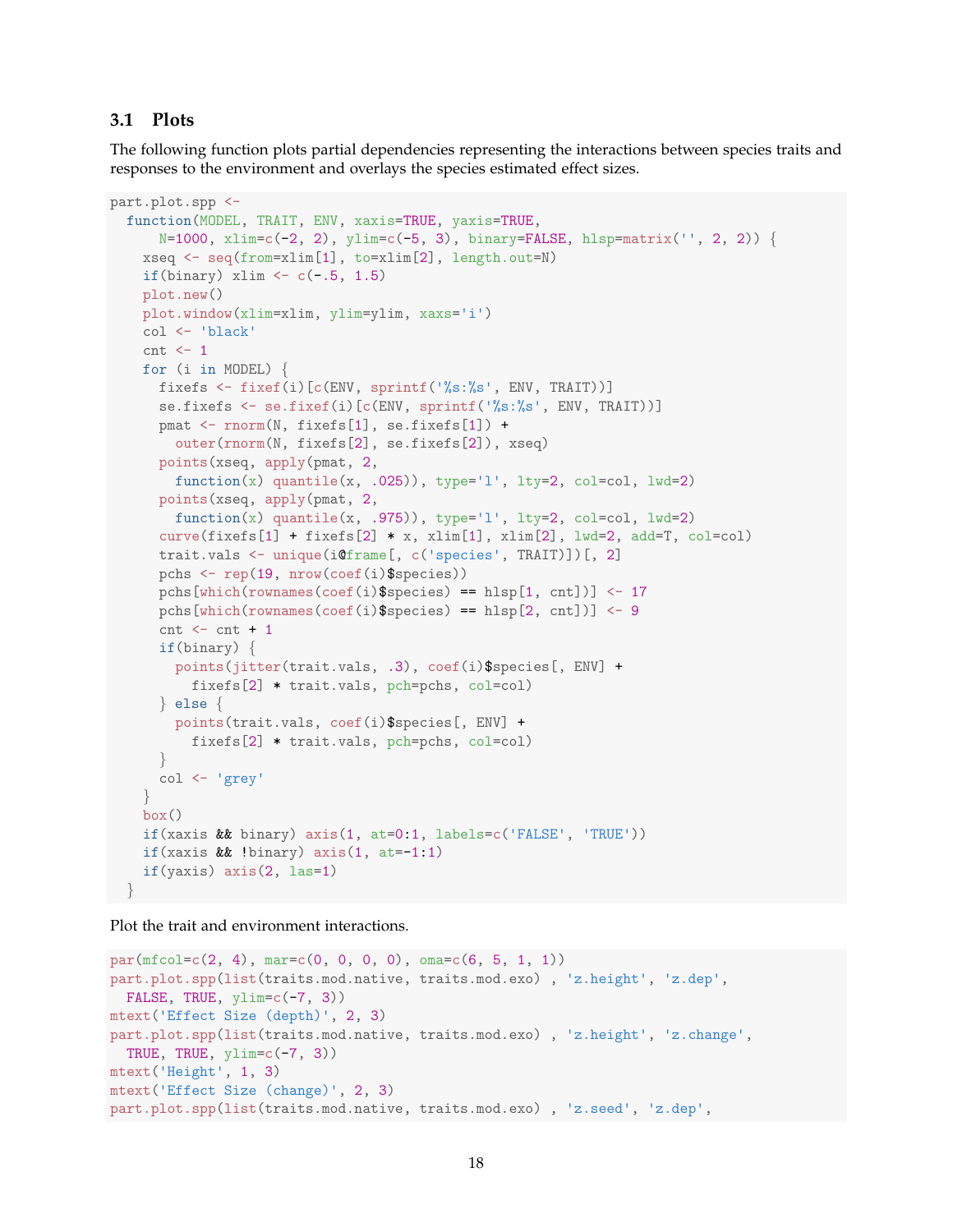

Figure 3: Partial dependency of Seed mass on the effect sizes of change in hydrograph for native (black) and exotic (grey) terrestrial plant species. Dots are individual species estimated effect sizes

```
FALSE, FALSE, ylim=c(-7, 3))
part.plot.spp(list(traits.mod.native, traits.mod.exo) , 'z.seed', 'z.change',
  TRUE, FALSE, ylim=c(-7, 3))
mtext('Seed mass', 1, 3)
part.plot.spp(list(traits.mod.native, traits.mod.exo) , 'perennial', 'z.dep',
  FALSE, FALSE, binary=TRUE, ylim=c(-7, 3))
part.plot.spp(list(traits.mod.native, traits.mod.exo) , 'perennial', 'z.change',
  TRUE, FALSE, binary=TRUE, ylim=c(-7, 3))
mtext('Perennial', 1, 3)
part.plot.spp(list(traits.mod.native, traits.mod.exo) , 'tda', 'z.dep',
  FALSE, FALSE, binary=TRUE, ylim=c(-7, 3))
part.plot.spp(list(traits.mod.native, traits.mod.exo) , 'tda', 'z.change',
  TRUE, FALSE, binary=TRUE, ylim=c(-7, 3))
mtext('Dry germinant', 1, 3)
```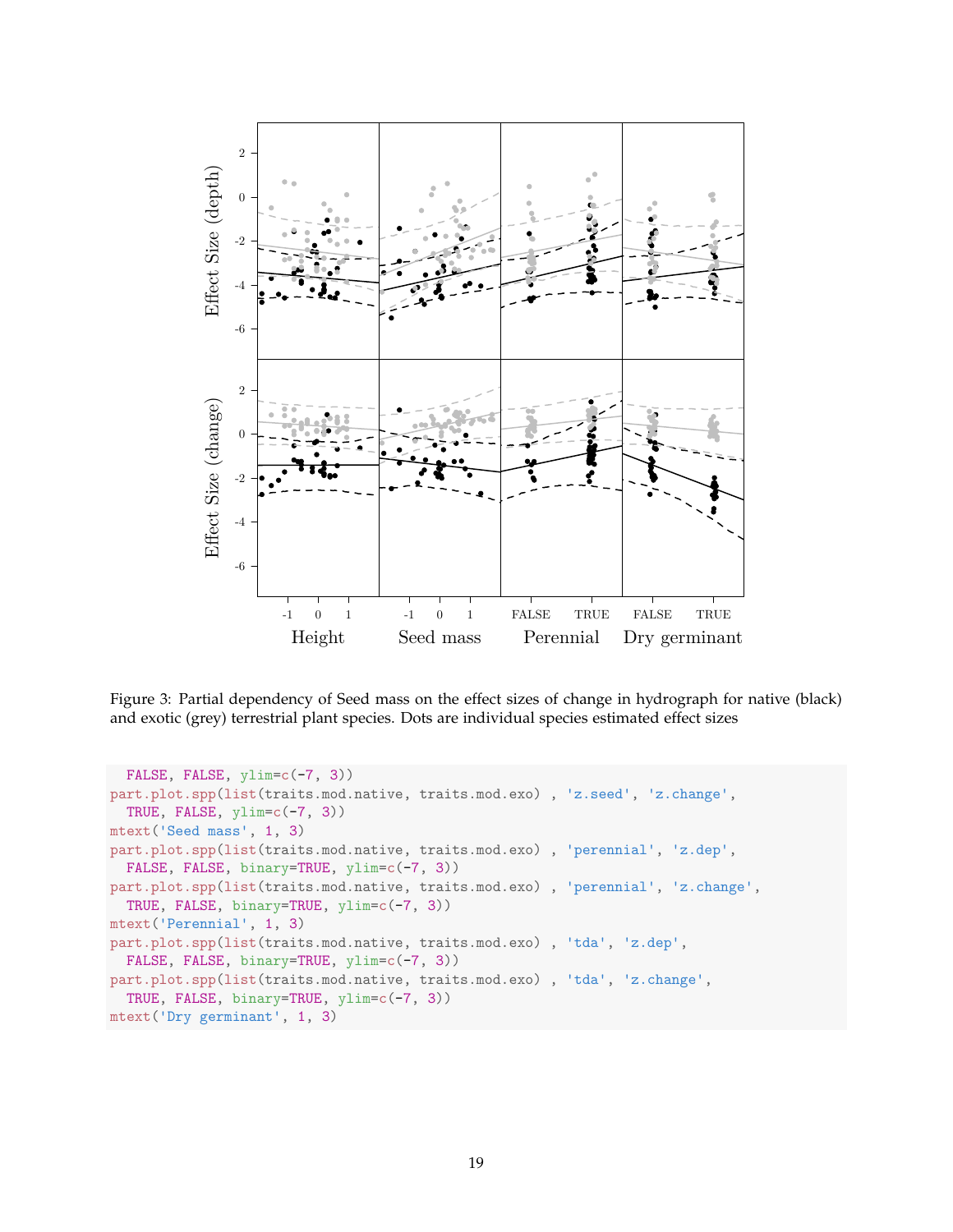# **4 Species Characteristic Distributions**

The following section desribes to methods and R code used to compare the distribution of key functional traits for exotic and native terrestrial plant species. We used maximum likelihood methods to fit normal distributions to the trait data of each plant species type. We infered approximate 95% credible intervals via simulation.

The following function was used to plot the distribution of exotic and native plant traits modelled on the log scale assuming normal distributions.

```
plot.trait.dist.mod <- function(trait, group) {
  require(MASS)
  trait <- scale(log(trait))
 mintrait <-4maxtrait <- 3
 mod.group1 <- fitdistr(na.omit(trait[group]), 'normal')
 mod.group2 <- fitdistr(na.omit(trait[!group]), 'normal')
  sim1 <- mvrnorm(1001, coef(mod.group1), vcov(mod.group1))
  sim1 <- mapply(function(x, y) { dnorm(seq(mintrait, maxtrait, length.out=1001), x, y)},
   sim1[, 1], sim1[, 2])\text{lo1} \leftarrow \text{apply}(\text{sim1}, 1, \text{function}(x) \text{ quantile}(x, .025))up1 \leftarrow apply(sim1, 1, function(x) quantile(x, .975))
  sim2 <- mvrnorm(1001, coef(mod.group2), vcov(mod.group2))
  sim2 <- mapply(function(x, y) {dnorm(seq(mintrait, maxtrait, length.out=1001), x, y)},
    sim2[, 1], sim2[, 2])
  lo2 \leftarrow apply(sim2, 1, function(x) quantile(x, .025))up2 <- apply(sim2, 1, function(x) quantile(x, .975))
  plot.new()
  plot.window(xlim=c(mintrait, maxtrait),
    ylim=c(0 - max(up1, up2) * .1, max(up1, up2) * 1.1), xaxs='i')
  curve(dnorm(x, coef(mod.group1)[1], coef(mod.group1)[2]), mintrait, maxtrait, lwd=2,
    n=1001, add=T)
  points(seq(mintrait, maxtrait, length.out=1001), lo1, type='l', lty=2)
  points(seq(mintrait, maxtrait, length.out=1001), up1, type='l', lty=2)
  curve(dnorm(x, coef(mod.group2)[1], coef(mod.group2)[2]), mintrait, maxtrait, lwd=2,
    n=1001, col='grey', add=T)
  points(seq(mintrait, maxtrait, length.out=1001), lo2, type='l', lty=2, col='grey')
  points(seq(mintrait, maxtrait, length.out=1001), up2, type='l', lty=2, col='grey')
  rug(train[group] + runif(lenpth(train[group]), -.09, .09), side=1, tol=6, lwd=2)rug(trait[!group] + runif(length(trait[!group]), -.09, .09), side=3, col='grey',
    tcl=.6, lwd=2)
  box()
}
```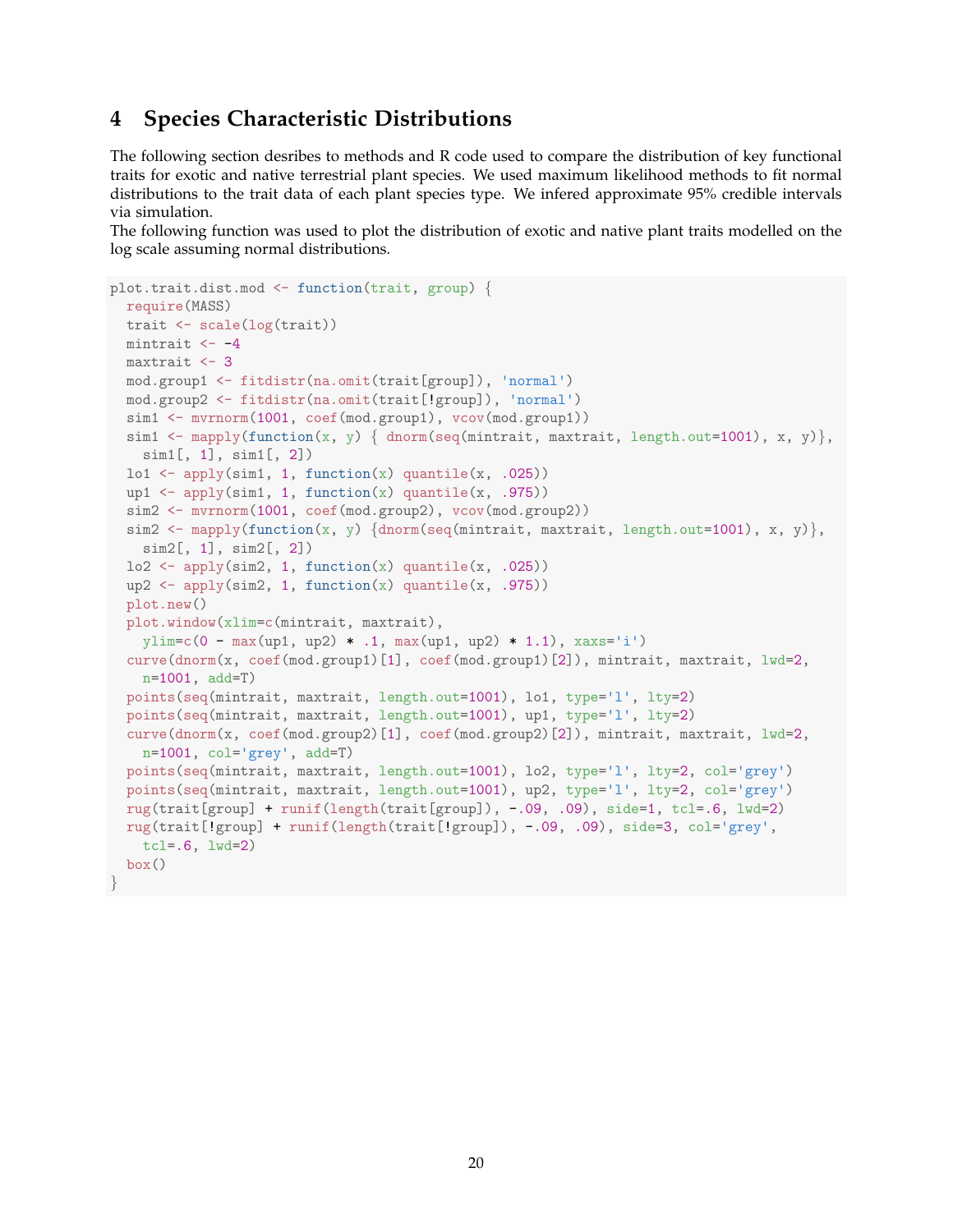

Figure 4: Comparison of modelled distribution of logged trait values for native (black) and exotic (grey) plants. Rugs show observered average species trait values. Top panel: SLA. Middle panel: plant height. Bottom panel: seed mass

Plot trait distributions.

```
par(mfrow=c(3, 1), oma=c(4, 3, 1, 1), mar=c(1, 0, 0, 0), las=1, xaxs='i')with(subset(traits, !tree), plot.trait.dist.mod(sla, native))
mtext(side=2, text='SLA', las=0, line=1)
with(subset(traits, !tree), plot.trait.dist.mod(height, native))
mtext(side=2, text='Plant height', las=0, line=1)
with(subset(traits, !tree), plot.trait.dist.mod(seed, native))
mtext(side=2, text='Seed mass', las=0, line=1)
axis(side=1)
mtext(side=1, text='Standard deviations from mean', line=3)
```